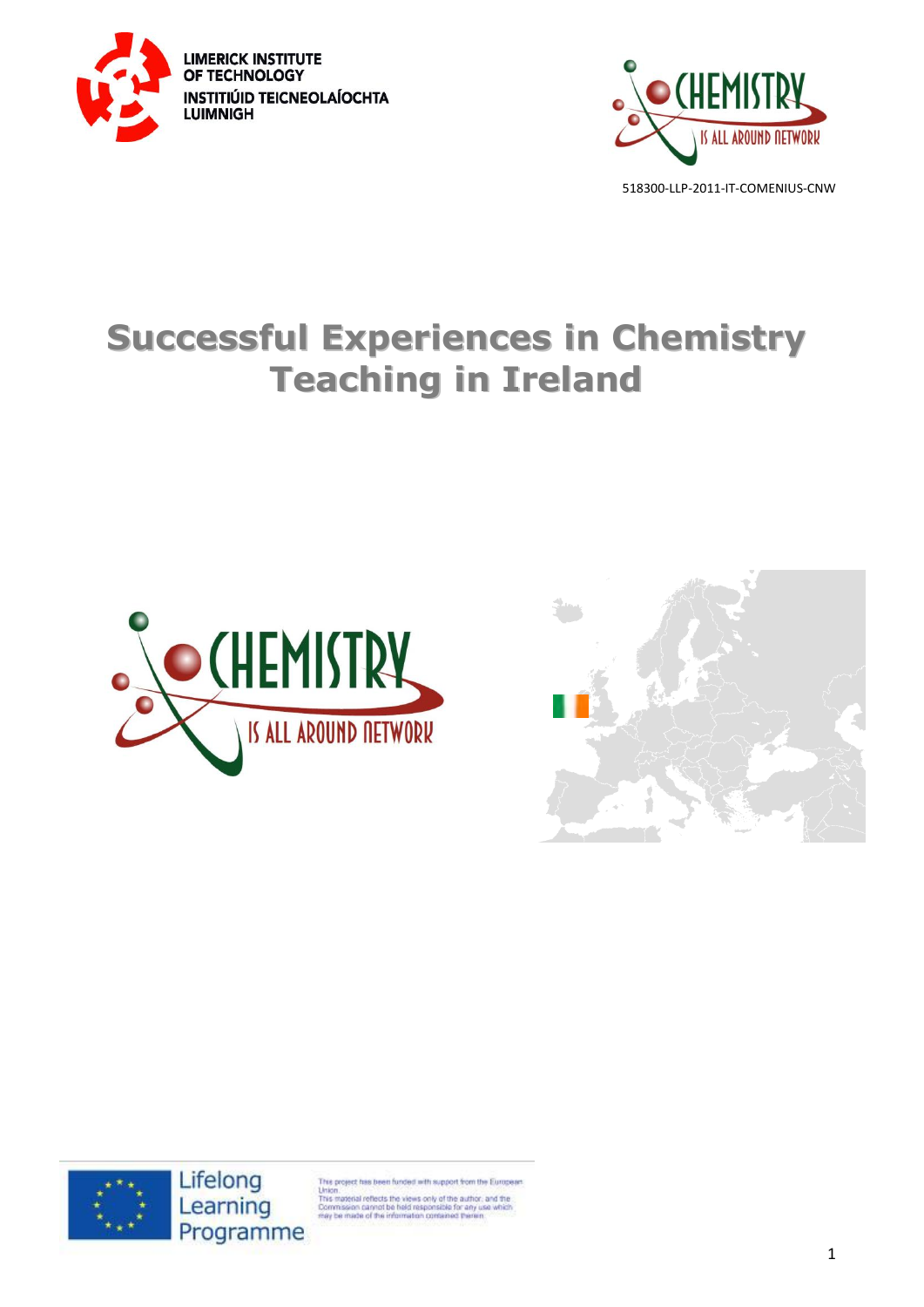



# **SUCCESSFUL EXPERIENCES IN CHEMISTRY TEACHING IN** *IRELAND*

## **MARIE WALSH**

LIMERICK INSTITUTE OF TECHNOLOGY LIMERICK, IRELAND *MARIE.WALSH@LIT.IE*

#### **Abstract**

*Across Europe, and indeed the rest of the world, the future of Chemistry as a subject for teaching, as well as learning, and for appreciation in the continuum of lifelong learning, has been a cause for concern. Public perceptions of chemistry and chemicals have suffered from negative reinforcement and stereotyping. As a result, secondary and tertiary level Chemistry has declined in popularity. Many initiatives have been designed and implemented to try to redress this issue, and some of these have proved very successful. While it is acknowledged that Chemistry will probably remain a minority subject, its importance and relevance to the everyday life of twenty first century citizens should not be devalued. To ensure a quality experience of Chemistry for students it is important to put the teacher at the heart of the process. Successful experiences may involve implementation of new technologies or new pedagogical techniques but their success depends on*  the initial training of the teachers as well as support for their continuous professional development. This report *reviews the current situation in Ireland and describes initiatives to encourage an appreciation of Chemistry among our student and general populations, and to promote and support teaching of Chemistry.*

## **1. Introduction**

Chemistry IS all around us: Food, clothes, fuels, medicines, cosmetics, detergents, materials, biochemical in living organisms – the list of items and ways in which our lives are impacted by Chemistry is endless. Yet, Chemistry struggles to achieve a positive image in the eyes of the general public because of negative uses of the words 'Chemistry' and 'Chemicals' in regard to warfare and environmental damage. This is at least part of the reason why 'Chemistry' as a school subject has declined in popularity. It is also seen as a 'mathematical' and abstract subject and therefore appeals to the academically elite. These are unfortunate misconceptions since Chemistry also offers the opportunity to develop transferable skills like observation and analysis.

The *Chemistry Is All around Us Network* [1] project has provided an opportunity for reflection on ways to motivate students, train teachers and inspire successful experiences and good practices. Sharing the experiences with other countries has also encouraged a crystallization of what is happening in Ireland in regard to successful experiences and good practices. However, initial teacher training should form a solid foundation in terms of Subject Content Knowledge and Pedagogical Skills Training, thereby giving the teacher the confidence to teach their subject well. Access to sources of support and continuous professional development opportunities throughout the teaching career is vital in this constantly evolving technological age.

## **1.1 Initial Teacher Education and Training: Primary Teacher Training in Science**

There is considerable anecdotal evidence that teachers who have not received any science pedagogical training pre-service are less confident and competent with implementation of the science curriculum. A major initiative to redress this issue at primary school level has been the highly successful Discover Primary Science and Maths programme.[2] The latter is a flagship project of the Discover Science and Engineering (DSE) awareness programme.[3] It facilitates teacher training in general primary science, and provides teachers with useful online resources – that can also be used by parents and students – and classroom activity packs.

Just over 3,100 primary schools and their teachers are currently participating in activities which include handson induction days which are hosted throughout the country in colleges of education, institutes of technology, universities and education centres. Limerick Institute of Technology [4] participated in this programme, in the

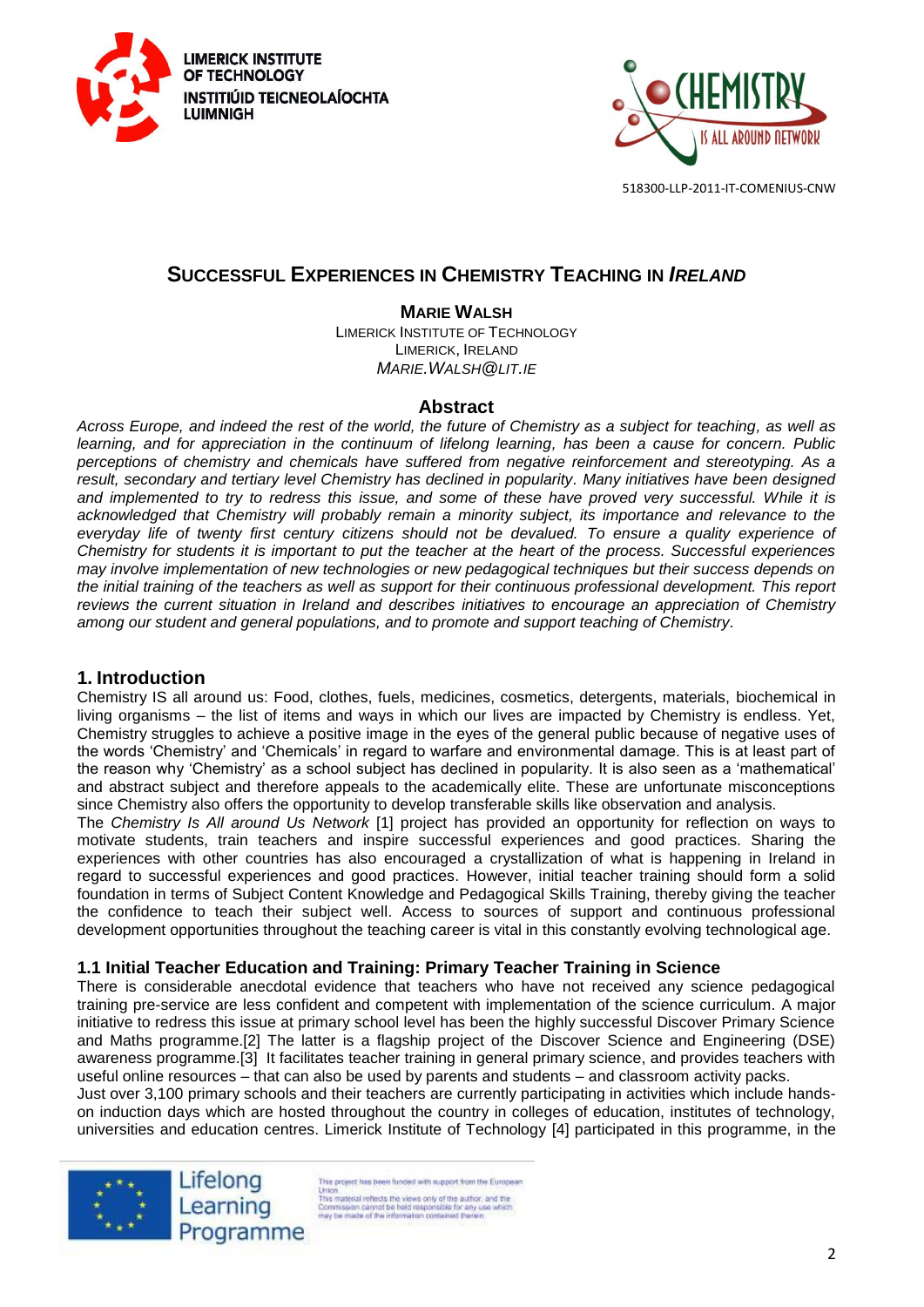



first instance undergoing training as trainers and then facilitating training sessions with teachers in the region. The idea was that each primary school would nominate one teacher to participate in the training sessions and then s/he would go back to train other teachers in her/his school.

*The National Centre for Excellence in Maths and Science Teaching and Learning (NCE-MSTL)* [5] at the University of Limerick has provided in-service training opportunities for primary teachers. Typically these have been half-day workshops presenting ideas and sharing methodologies for introducing science to primary level students. This author has participated in presentation of these training sessions, which were well-attended largely by experienced teachers. One of the *Chemistry is all Around Us Network* Associate partners, Dr Maeve Liston, is the Science Education Tutor in Mary Immaculate College Limerick and has done considerable work in revamping the science curriculum and also reporting research findings on different innovative approaches to primary science, e.g. in the use of Concept Mapping [6] and Puppets [7]

More importantly for future generations of primary school teachers and their prospective students is the fact that science is being built in to undergraduate teacher training programmes.

#### **1.2 Initial Teacher Education and Training: Secondary Teaching in Science and Chemistry**

Post primary teachers are normally required to teach at least one subject which they have studied to degree level. They may also be required to teach other subjects which they have not studied to degree level but in which they have developed expertise. Post-primary teachers do not need to have a qualification in the Irish language unless they are employed by a Gaeltacht school or a school where Irish is the medium of instruction. Qualification is usually achieved by gaining a primary degree from a recognized third level institution and the degree must include at least one subject from the curriculum for post-primary schools for the Leaving Certificate Programme. The primary degree is followed by a postgraduate qualification in education such as the Postgraduate Diploma in Education (P.D.E.).

Another path to qualification is gaining a degree which is awarded by a recognized third-level institution on the basis of a concurrent course of academic study and teacher training. All teachers must be registered by the Teaching Council. A member of staff from the Teaching Council will visit all colleges or universities to provide information about the role of the Council and on teacher registration to final year students. At this information session, they will be required to fill in a form which authorizes the college or university to transfer contact and exam result details to the Teaching Council. Currently, there is no charge applied when a new graduate is added to the Register of Teachers. New graduates will be granted conditional registration until they have successfully completed a process of induction (for post-primary teachers) or probation (for primary teachers).

#### **1.3 Requirements for registration as a Chemistry teacher**

Applicants must provide officially certified evidence of satisfactory achievement in primary degree studies (or equivalent) as outlined below.

The study of Chemistry as a major subject in the degree extending over at least three years and of the order of 30% at a minimum of that period. Details of the degree course content to show that the knowledge and understanding required for teaching Chemistry to the highest level in post-primary education has been acquired. Details of degree course content where the studies involved modular or applied subject content or where studies were in a related subject area will require specific assessment to determine equivalence. Details of course and practical work content completed during the degree programme together with teaching/tutorial times, list of experiments and practicals. Explicit details of standards achieved in degree studies in Chemistry with at least an overall Pass result in the examinations in Chemistry. Recognition to teach Chemistry also confers recognition to teach Science in the Junior Certificate programme. [8]

A process of Induction and full registration has also been established. It is likely that the teaching of Chemistry will benefit from the new regulations and those stricter requirements for concurrent or consecutive training courses with regard to Subject Content Knowledge will alleviate previous issues identified as negative impacts on the teaching and learning of Chemistry, such as Misconceptions.

## **1.4 Support for the Newly Qualified Teacher: PDST Chemistry Induction Course**

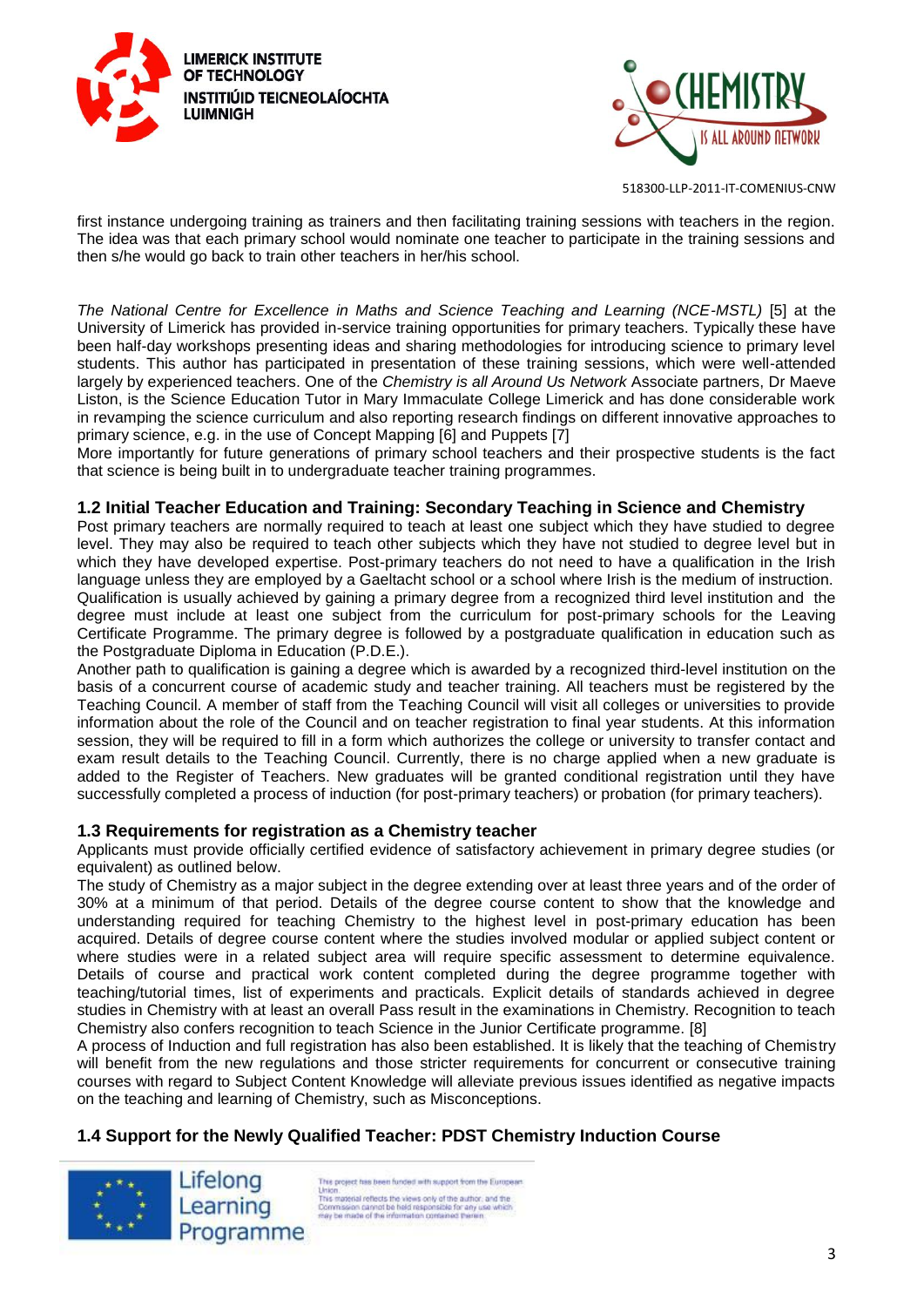



The PDST has developed this course for teachers of chemistry who are new to the profession or new to the revised chemistry syllabus. It focuses on good classroom teaching and learning practices as well as giving participants a hands-on experience to master the skills required in carrying a number of experiments. A detailed summary of the syllabus is provided with particular emphasis on the Leaving Certificate questions. Organic laboratory practical experiments are included with the emphasis on safety and following the correct

procedures as outlined in the Mandatory Experiment CD. Teachers get an opportunity to set up and prepare organic compounds under the watchful eyes of their demonstrators. Safety tips, techniques tips and exam questions related to the experiments are also covered on the day. Teachers are provided with an extensive range of chemistry resources and useful websites. The Mandatory CD is made available on Day 1. The workshops are held over two days in three different locations, and pre-booking is essential. [9]

This course has a number of Learning Outcomes: On successful completion of this course, participants should be able to: Apply the structure and content of the Chemistry syllabus, Teacher Guidelines and a support starter pack; Identify and investigate best practice in laboratory management; Choose effective teaching methods, such as Assessment for Learning, for communicating Chemistry; Demonstrate practical hands-on experience with experiments listed in the syllabus; Discuss and reflect on their own teaching and share experiences and useful resources with colleagues; Undertake some action research in teachers' own work situations, reflect on practice and document the outcomes.

#### **1.5 Supports for Non-Specialist Chemistry Teachers**

There has been considerable research into the importance of Subject Content Knowledge (SKN) as opposed to Pedagogical Content Knowledge (PCK). The reality is that many teachers of Junior Certificate Science, who have to teach Chemistry as part of that programme, are not sufficiently qualified and/or competent to teach Chemistry confidently. The Royal Society of Chemistry has developed a Chemistry for Non-Specialists' course which is designed to support these teachers in their Chemistry teaching. [10]

This training programme is aimed at those who teach chemistry in a secondary school but hold a specialism in a different subject. The programme is designed to provide such teachers with the confidence, flair and enthusiasm to teach chemistry at secondary school even though it is not their primary subject. It comprises a two-day course and two one-day follow-up events at approximately one term intervals, delivered by experienced chemistry teachers, trained by the RSC. This experience of Chemistry provides excellent opportunities for engaging with practical work and provides the teachers with opportunities to develop these important skills to illustrate key ideas and phenomena. It identifies the topics that challenge students' conceptual understanding of chemistry and provide teachers with strategies to tackle them. Links to relevant contexts are made throughout and chemistry career opportunities for prospective students are presented.

#### **1.6 Professional Development Service for Teachers**

The Professional Development Service for Teachers (PDST) also offers opportunities for in-service training in Science. The PDST was established in September 2010 by Teacher Education Section (TES) of the Department of Education and Skills (DES) following a re-conceptualization of support and continuing professional development (CPD) for teachers in primary and post- primary schools. Currently PDST encompasses the supports previously supplied by other support services and programmes, including Primary Professional Development Service (PPDS) and Second-Level Support Service (SLSS). The aim of PDST is to provide high quality professional development and support that empowers teachers and schools to provide the best possible education for all pupils /students. Its mission is to support teachers as reflective practitioners by promoting teacher learning, collaboration and evidence-based practice. Supports and CPD available to principals and teachers include Subject-specific and curriculum support, Teacher professional networks (TPNs), online learning and support and In-school support in a range of areas to support learning and teaching. Current training is focusing on Literacy and Numeracy, but there is on-going work in integration of ICT for subject support. [9]

## **1.7 Chemistry Demonstrations Workshop**



is project has been funded with support from the European Union.<br>
This material reflects the views only of the author, and the<br>
This material reflects the views only of the author.<br>
Commission cannot be hisld responsible for any use which<br>
may be made of the information contained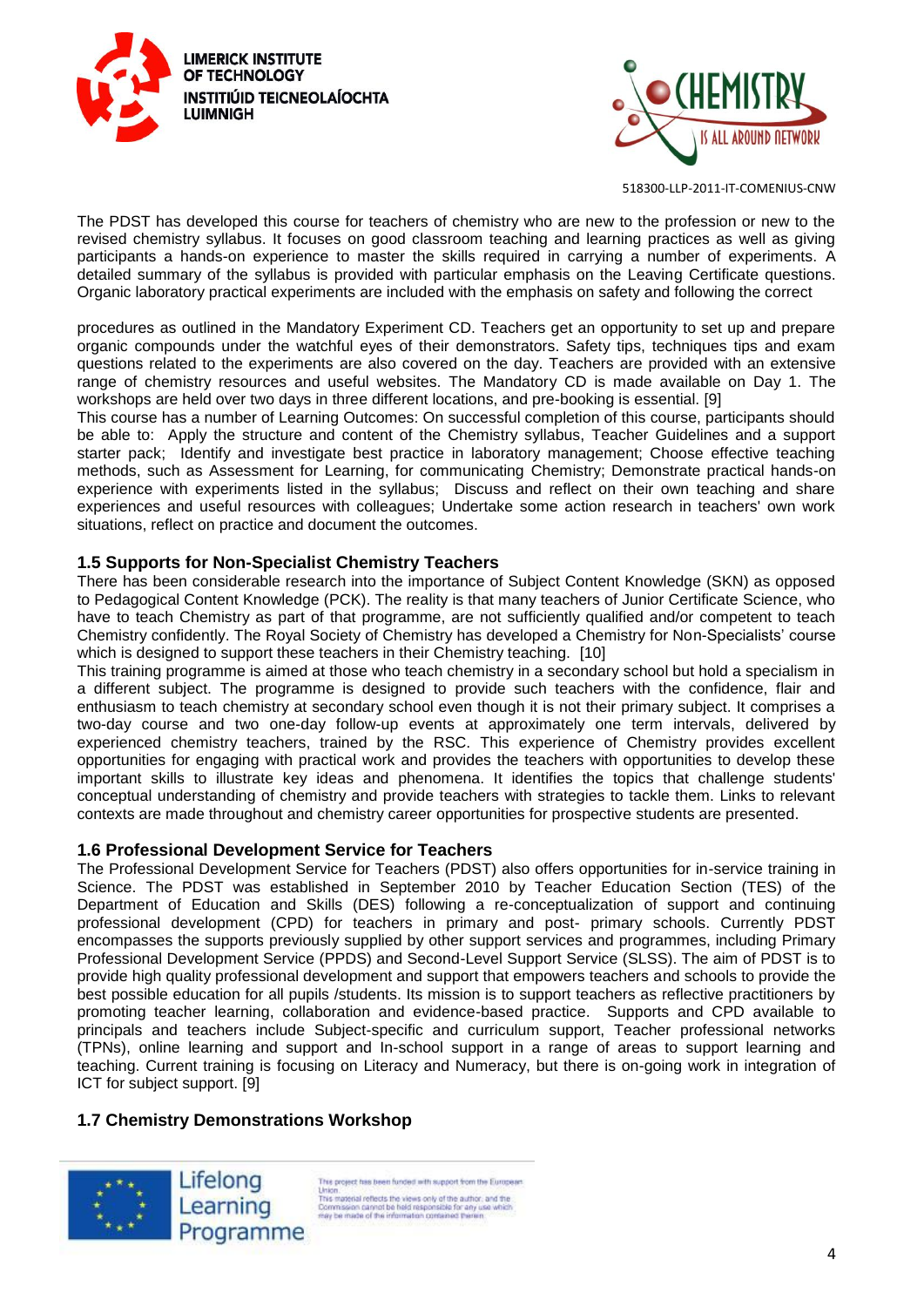



This course has run for one week in June for each of the last eight years. It aims to help teachers to become more confident in doing chemical demonstrations in school at Junior Certificate and Leaving Certificate level, and covers safety aspects and the use of ICT in demonstrations.



*Chemistry Demonstrations Workshop: featuring associate partners of Chemistry is all Around Us Network* 

Teachers, working in pairs, are also required to research, devise, test and present a 10-20 minute chemical magic show at the end of the course to their peers. These shows are videoed and a copy of them provided on DVD after the course. There is also an opportunity to demonstrate and share with the other teachers.

There is also an opportunity during the course to watch experienced demonstrators live and on video, to access printed and internet resources on demonstrations, and to leave with materials and tested demonstrations for use in schools. The course is residential but highly subsidized which makes it affordable. In Ireland teachers have a number of supports that can be accessed to help their Chemistry teaching,

although the most negative aspect of delivery of what should be a practically enhanced subject like Chemistry is the lack of technical support in schools. [11]

## **1.8 The Irish Science Teachers Association (ISTA)**

The Irish Science Teachers Association (ISTA) is the Subject Association for teachers of Science in the Republic of Ireland, with over 1,200 members. Branches hold frequent meetings of interest to Science teachers, and the Association has had representation on the various syllabus committees which drew up the revised programmes in the various Science subjects. The Association has several Sub-Committees which do valuable work in the various subject areas. The ISTA holds an AGM in the spring of each year with a very broad programme of interest to people in different areas of Science education. Trainee teachers are included in membership and all activities of the ISTA. [12]

# **1.9 The Royal Society of Chemistry (RSC)**

The RSC is a fantastic resource for chemistry teachers around the world. There is an RSC Education Division subcommittee in Ireland. Membership of this ten-person committee includes the *Chemistry is All around Us Network Ireland* manager, one expert, one associated partner and one teacher. This committee supports and funds initiatives to improve the teaching and learning of chemistry in Ireland.

In addition Limerick Institute of Technology has become a member of the *Learn Chemistry Partnership* of the RSC. This initiative aims to support chemistry education through collaboration with RSC Education Managers and the excellent web portal Learn Chemistry. [13]

# **1.10 Chemistry in Action! Magazine**

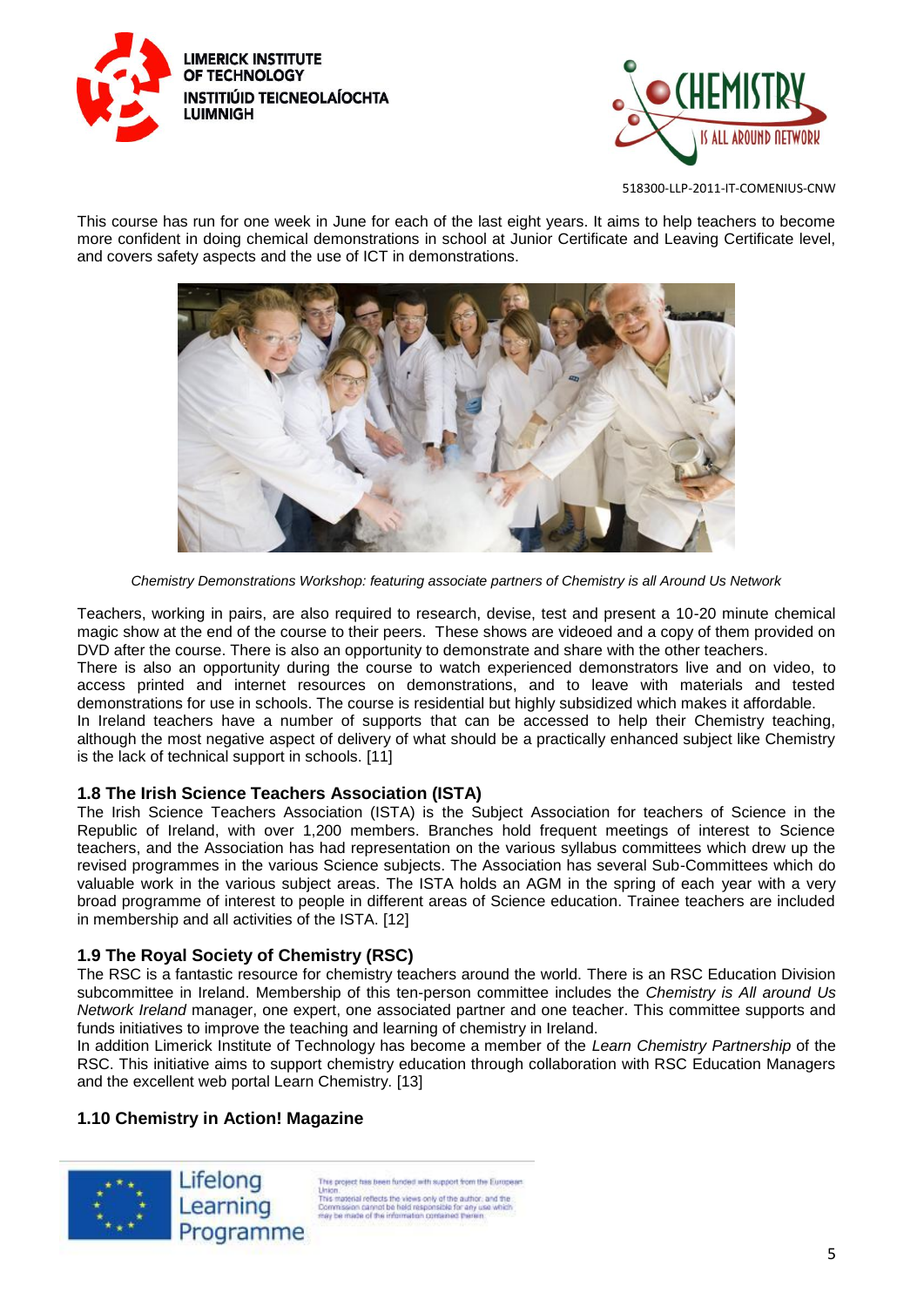



This magazine is published three times annually and sent free of charge to approximately seven hundred Irish chemistry/science teachers. It aims to keep the teachers up to date with new ideas in chemistry and pedagogies, and includes resource news and event updates. The magazine is sponsored by chemical and pharmaceutical industries as part of their education and outreach activities. During the lifetime of the project it has supported the dissemination activities. [14]

#### **1.11 Chemed Ireland annual conference**

The ChemEd-Ireland annual conference is an annual one-day conference held to provide an opportunity to share ideas and resources relevant to teaching chemistry and science in Ireland. [15] It is attended by both pre-service and in-service teachers and includes a mixture of interactive talks and workshops. The theme of the 2013 conference, which was hosted by Limerick Institute of Technology, was *New Perspectives for Chemistry Teaching* and the conference proceedings will be published in *Chemistry in Action!* in 2014. The attendees had the opportunity to hear from the new Chief Examiner for Chemistry, Dr. Fiona Desmond, and to share new ideas on the use of technologies in the classroom among other topics. This event is supported by the PDST, RSC and the Society for the Chemical Industry.

Marie Walsh and one of the teachers involved in the network have been invited to give an update about the Chemistry is All Around Us Network project at ChemEd-Ireland 2014 on October 11<sup>th</sup> in Dublin Institute of Technology.

#### **1.12 The National Centre for Excellence in Maths and Science Teaching & Learning**

The National Centre for Excellence in Maths and Science Teaching & Learning (NCE-MSTL) [5] was developed to address issues in the teaching and learning in science and mathematics by conducting best practice, high level evidence-based research into teaching and learning in mathematics and science - incorporating all learning environments - formal, non-formal and informal. It is collaborating and sharing information with all universities and institutes in order to formulate strategies that enhance mathematics and science teaching and learning from primary school, through secondary school to third level and fourth level. In addition it aims to translate existing research into effective best practice in mathematics and science teaching and learning, and to achieve this through designing, informing, advising and delivering nationally recognised evidence based CPD programmes. It currently has a cohort of postgraduate researchers, many of whom are carrying out research relevant to modifying and enhancing teacher training.

#### **1.13 Institute of Chemistry of Ireland**

The Institute of Chemistry of Ireland is the professional body representing chemists in Ireland. It promotes good practice in chemistry and maintains strong links between chemistry education and industry. The Institute produces a magazine *Irish Chemical News* and holds an annual congress. The Institute is an Associate Partner of the *Chemistry is All Around Us Network* and the network will be promoted at the congress in Limerick Institute of Technology in September 2014. [16]

#### **1.14 Pharmachemical Ireland**

PharmaChemical Ireland's mission is to lead the sector towards achieving its vision by bringing together all relevant stakeholders in the State, namely industry, government, research community and the public at large to effectively communicate the unique attractiveness of this country as a leading location for the supply and development of such products. Its aim is that with the support of industry, Ireland will position itself as a recognised centre of excellence for innovation and development in pharmaceutical, biopharmaceutical and chemical supply, thereby becoming the location of choice for the launch of new products. To this end it encourages industries to support and participate in educational initiatives.It provides funding for educational initiatives in Chemistry and has become an associate partner of the network. [17]

#### **1.15 Chemistry is all around us network**

The network of teachers and experts has undergone changes in the lifetime of the project, and the associate partners have become very important as they are representatives of some of the activities outlined above. On

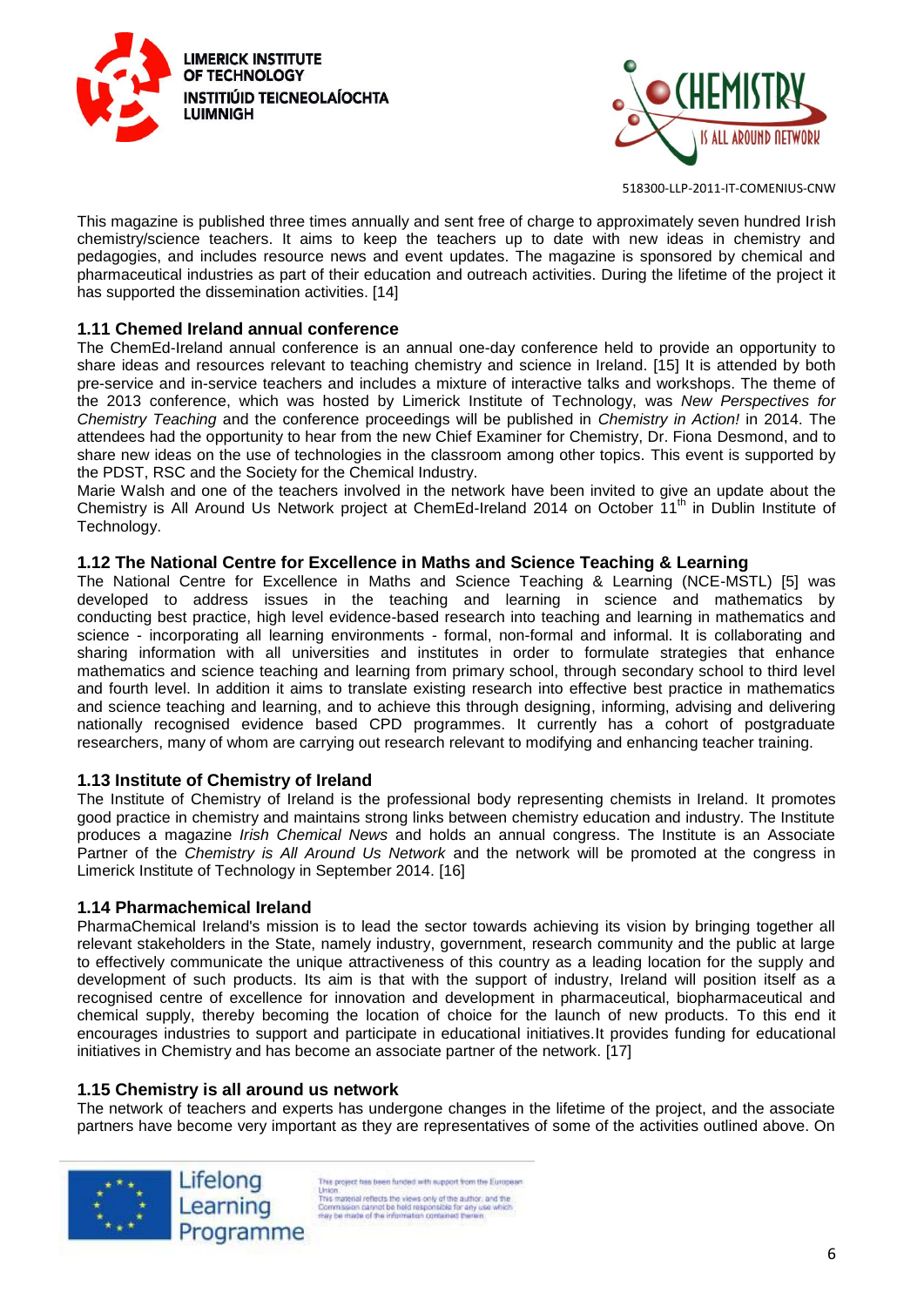



a trial basis a Facebook page has been set up. Any information about new resources posted there will also be placed on the Chemistry is All Around Us Network portal.



*Screencapture of the Facebook page*

## **2. Key competencies and their development in chemistry education**

During the lifetime of the *Chemistry Is All Around Us Network* project the education system in Ireland has been in a state of flux. There has been a revamp of the requirements for teacher training and qualification. There is on-going work in developing new syllabi and modes of assessment for secondary school Junior Certificate Science and Leaving Certificate Chemistry. New Chief Examiners have been appointed for Junior Certificate Science and Leaving Certificate Chemistry. There has been restructuring of the trainer teams in the Professional Development Support for Teachers (PDST) Service. In early July 2014 the Minister for Education and Skills, whose office had been driving many of the reforms, announced his resignation. How this will impact on the said reforms remains to be seen. The new Minister for Education, Jan O'Sullivan, has said that she intends to progress the reform process and this will undoubtedly have an effect on Science education.

The OECD PISA (Program for International Student Assessment) is an on-going programme assessing 15 year old students in 30 OECD countries as well as some non-OECD countries.[18] The assessments in reading, mathematical and scientific literacy are repeated on a three yearly cycle. Scientific literacy questions are contextualized and designed to test the scientific knowledge and skills which are essential for full participation in society. [19] The most recent scientific literacy data from PISA places Ireland's 15 year-olds ninth in the list of thirty countries. This was an improvement of five places from the previous study. Despite the strong improvement, business body IBEC has warned Ireland can never allow itself to grow complacent again when it comes to quality education and performance.

The first three years of secondary education in Ireland culminate in the Junior Certificate examination. Ireland is unusual in that Science (an integrated subject combining elements of Chemistry, Biology and Physics) is not a mandatory subject for Junior Certificate students in all schools. As Table 1 shows, just over 10% of students do not study Science at Junior Certificate level: it is highly unlikely that these students will go on to study science subjects at senior level.



Lifelong Learning Programme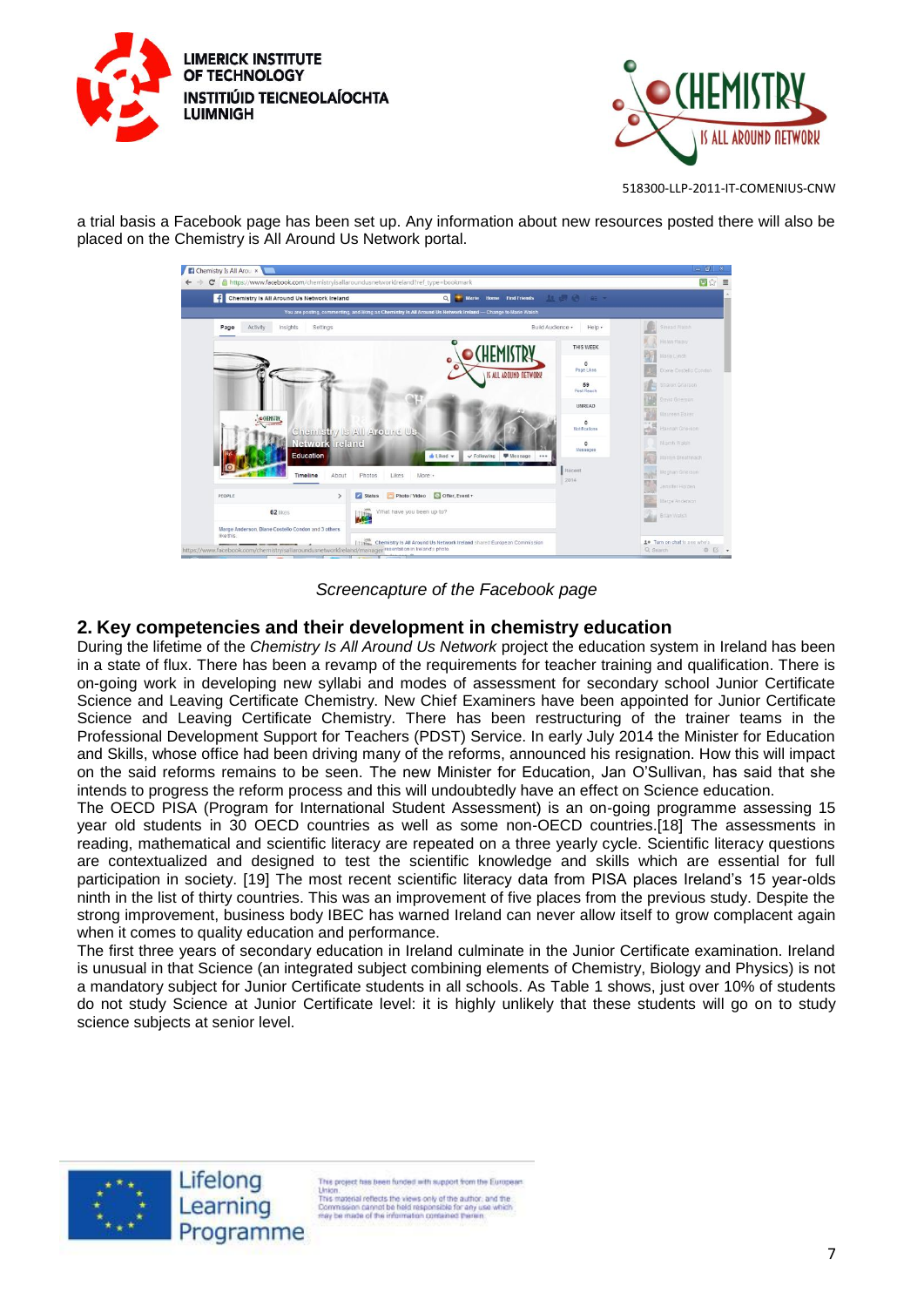



| Year                                                | 2011           | 2012           | 2013           |
|-----------------------------------------------------|----------------|----------------|----------------|
| Total Junior Cert<br>cohort                         | 59,823         | 58,798         | 56,930         |
| Cert<br>Junior<br>Science<br>Higher<br>level $(\%)$ | 42,423 (78.69) | 39,990 (76.02) | 38,072 (75.31) |
| Cert<br>Junior<br>Science Ordinary<br>level $(\%)$  | 11,489 (21.31) | 12,615 (23.98) | 12,485 (24.69) |
| Cert<br>Junior<br>Science Total                     | 53,912         | 52,605         | 50,557         |
| % boys:girls                                        | 51.9:47.9      | 52.1:47.9      | 52.6:47.4      |
| % cohort<br>taking<br>Cert<br>Junior<br>Science     | 90.12          | 89.47          | 88.81          |

*Table 1: Uptake of Junior Certificate Science (source State Examinations Commission)*

However, chemistry education at second and third level is in a relatively healthy state. The number of students taking Leaving Certificate Chemistry has recovered from a low of 11% to over 15% as shown in Table 2. In 2013 a total of 8,155 students, representing 15.45% of the Leaving Certificate cohort, sat the Leaving Certificate Chemistry examination; 82.8% of these were Higher level and 17.2% Ordinary level candidates. The hidden reality is that many of the Higher level candidates take the exam because it is a prerequisite for a number of third level course like Medicine, Pharmacy and Dentistry rather than studying Chemistry for Chemistry's sake alone.

| Year | Leaving Certificate   | <b>Total Leaving</b>    | % Chemistry candidature |
|------|-----------------------|-------------------------|-------------------------|
|      | Chemistry candidature | Certificate candidature |                         |
| 2009 | 7403                  | 54196                   | 13.7                    |
| 2010 | 7548                  | 54481                   | 13.9                    |
| 2011 | 7677                  | 54341                   | 14.1                    |
| 2012 | 8086                  | 52589                   | 15.4                    |
| 2013 | 8155                  | 52767                   | 15.5                    |

*Table 2: Chemistry as a proportion of Leaving Certificate candidature (source: Chief Examiner's Report 2013)*

The Leaving Certificate Chemistry syllabus is at an advance stage of revision. The draft syllabus has been widely circulated and commented on and is an advanced stage of preparation. The most significant change will be the examination of a practical component in addition to the terminal written examination.

Chemistry education research continues to grow and also to be given more recognition. A number of institutions and individuals are participating in European and other transnational projects and taking advantage of sharing successful experiences with colleagues from around the continent and indeed the rest of the World. The *Eurovariety in Chemistry Education* conference was held in Limerick in July 2013 and was typical of the international sharing of expertise and best practice.

The quality of Science and Chemistry education in schools and colleges is key to sustaining Ireland's status in international high tech industries. *De facto* the quality of initial teacher training and on-going continuous professional development for teachers is critical to maintaining quality in education. Successful experiences and good practices arise from reflection and understanding of the needs of the student population at all age levels, as well as the needs of society and industry.

While Ireland still has the highest birth rate in the EU, it shares a number of issues with all EU partners, not least the immigrant population for whom English is not their native or first language. In common with many technical subjects, Chemistry has its own language and therefore we must look at that from two viewpoints: Understanding and managing difficulties with language needs to address the 'new' language of Chemistry but

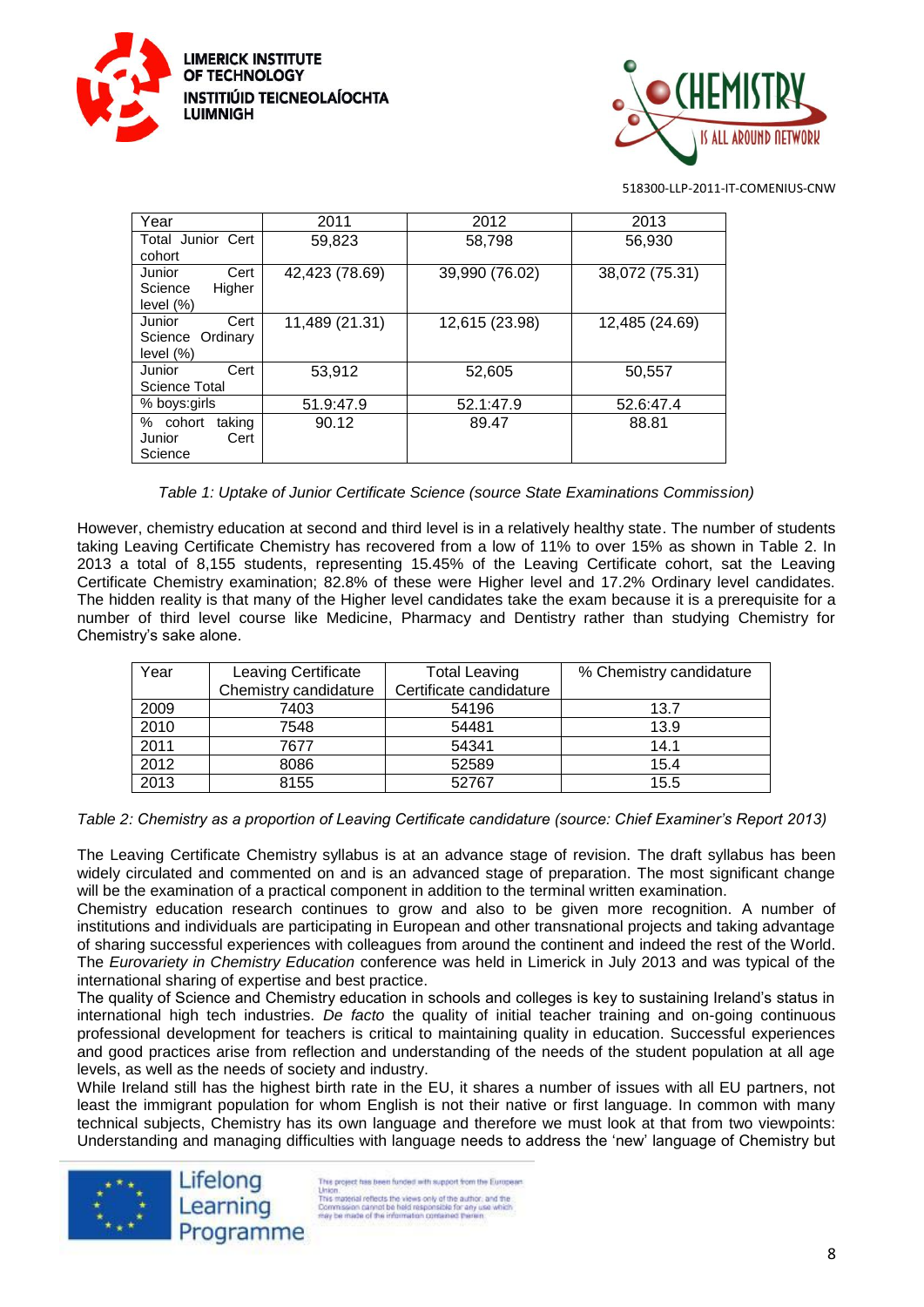



also the complication of learning this new language in English when that may not be the first language of the learner.

The nature of our world and our increased reliance on Information Communications Technology (ICT) has changed the pedagogical approaches of most educators. We assume that our students are technologically

literate although this may be as variant as their Science or Chemistry literacy. Technology used well can enhance the teaching and learning process but it can never replace a quality teacher. The teacher is at the heart of the learning process for the majority of students. However, as Figure 1 shows teachers also have to develop new pedagogical approaches and strategies to engage and motivate the twenty-first century learners.



*Figure 1: Twenty-first Century Pedagogy – teaching at the heart of learning*

In 2012, students in Irish schools ranked 8th out of the 19 countries that participated in the OECD's Digital Literacy test. Just four countries, Korea, New Zealand, Australia and Japan, had significantly higher scores than Ireland. The Government has acknowledged that embedding digital literacy in the school curriculum is an imperative. There is on-going development of ICT infrastructure in Irish schools.

In-service professional development for teachers is underpinning the roll out of technology. This is evident in continuous professional development sessions for science/chemistry teachers. The Professional Development Service for Teachers hosted Chemistry network meetings in Autumn/Winter 2013. These evening meetings took place in Education Centres throughout the country. Each of these meetings consisted of a workshop on the use of resources produced by a team of experienced Chemistry Teachers, including the following topics: Assessment for Learning: Chemistry apps for personal computer and phones to aid assessment for learning strategies; Chemical Formula Resources; 'Stimulus to engage activities' to kick start lessons. Teachers were invited to bring smartphones and/or tablets. [20]

In the context of Successful Experiences, technology will only make a difference if used appropriately. A study carried out by the UK Higher Education Academy Physical Sciences Centre in 2008 of students' perceptions of their university learning experience in Chemistry recorded that electronic instruction was judged by the students to be their **least effective** and **least enjoyable** teaching method. [21] The onus is on teachers to integrate technology appropriately to supplement traditional teaching methods.

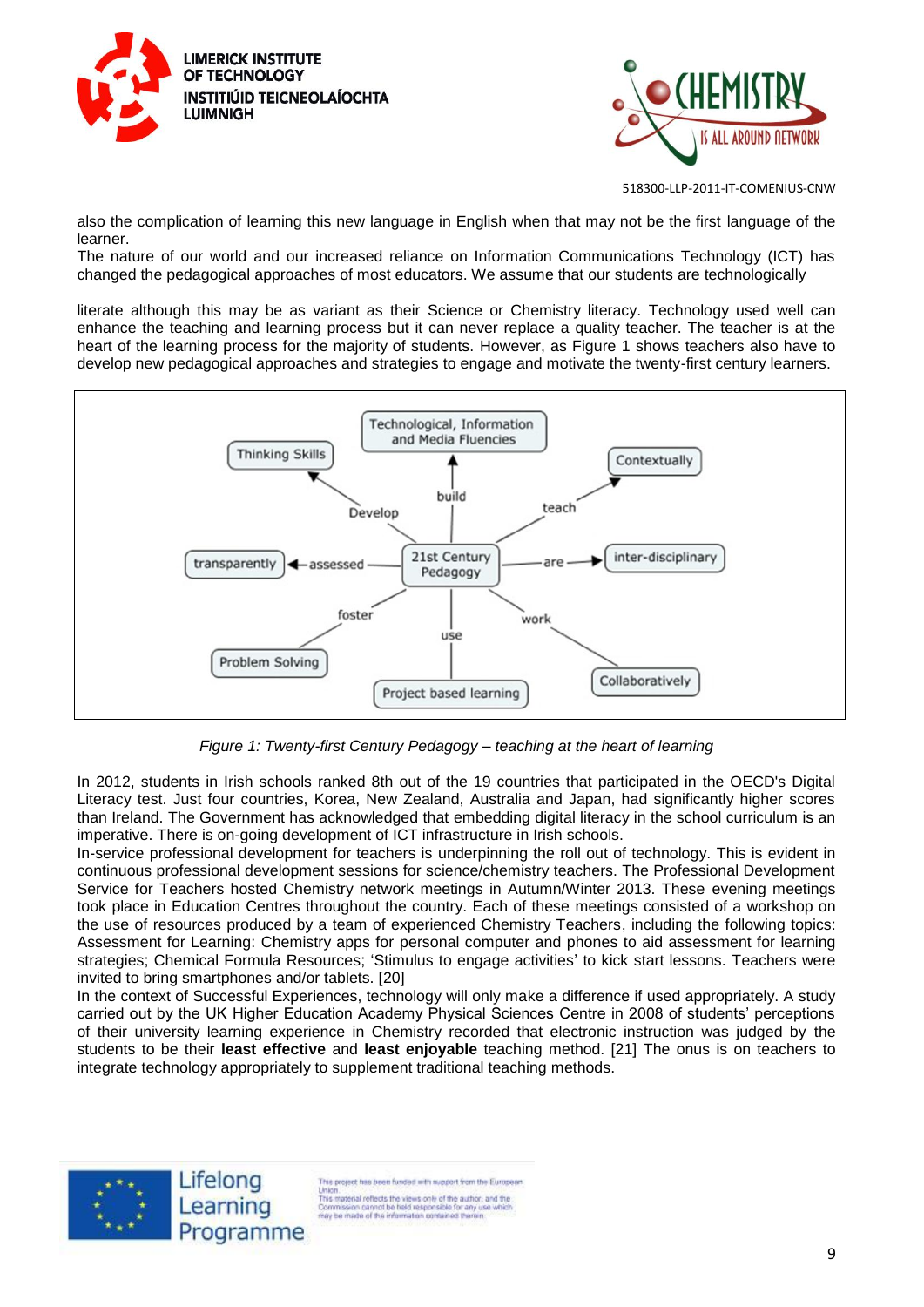



## **3. Examples of successful experiences**

#### **3.1 a. Challenges of language in Chemistry**

In the context of the *Chemistry is All Around Us Network* project, one of the publications chosen to illustrate Successful Experiences addresses the issues of linguistics in Chemistry. Rees, Bruce and Nolan discuss the outcomes of research at Durham University into effective teaching strategies to enhance understanding of subject specific language by international and non-traditional students. [22] Teaching strategies with an emphasis on improving scientific literacy were trialled over the course of the academic year 2010/11 in Foundation Level Chemistry. The authors describe various strategies that they employed, including the use of play dough for atomic and molecular modelling, word games, using analogies, and the development of glossaries as well as DARTS (Directed Activities Related to Text).

The outcomes from these initiatives led to the development of an E-glossary to support the development of subject language understanding. The E-glossary was trialled over the next academic year. The result is a glossary of student generated content (with over 100 contributions) explaining scientific terms and concepts in a variety of ways at an appropriate level for foundation students. Each of the terms is described in the relevant technical depth and many of them include an animation or other video. The students as well as the teachers can edit the material. The web portal for the students also includes a section on Scientific Language Skills for Learning. This looks at scientific language in general as well as ways to develop reading and vocabulary and to write scientific reports.

#### **3.1 b. Benefits of skills auditing**

It is vital that teachers at any level have some understanding of the skills levels of students. This is perhaps most critical at third level where we cannot take for granted the previous academic experiences of our new undergraduates. There are only a small number of third level courses that specify a student must have studied Chemistry at second level. This means that a new undergraduate cohort on a course where Chemistry is a core subject will have a diverse range of prior experiences of Chemistry, from no experience beyond Junior Certificate to excellent experience at higher secondary level or beyond. Skills auditing of such a cohort can provide a focus for what and how we teach Chemistry. Some lecturing teams have seen the benefits of placing Chemistry in a multidisciplinary context or using Active learning and Inquiry-based strategies for teaching and learning.

This study by Odilla Finlayson and Orla Kelly in Dublin City University developed from recognition that the transition from school to university can be daunting for many students. [23] While students must have demonstrated a particular level of academic ability to gain entry to college science courses, their skills are rarely audited. The authors suggest that this may result in teachers placing both subject knowledge and skills demands on students. They may be assumed to have certain skills because of their degree subject choice, but in fact might not have particular skills to enable them to make progress with their subject knowledge and understanding, resulting in them making little or no progress, coupled with a feeling of frustration. The recent shift towards context and problem-based learning approaches to teaching the physical sciences may cause particular difficulties for students who have no previous experience of this type of learning as they transit from the rote-learning domination of secondary school.

The authors developed a problem-based approach which was introduced to the Year 1 chemistry laboratory module taken by students on the BSc in Science Education at Dublin City University, Ireland. To better inform the module development and enhance the skill-set of the students it was decided to carry out a skills audit of the first year students at the start of their university course. Forty four students from the 2002–2003 and 2003– 2004 cohorts completed the skills survey. This identified what skills students felt they were confident in using, and which skills the students had had little opportunity to develop.

The survey was adapted from the RSC's Undergraduate Skills Record (USR).[24] Various skills were identified in the USR which were seen to be important for first year undergraduate students, such as interpretation of laboratory measurements and observations and using feedback to improve on future work.

Examples of interventions developed for the Problem-based Learning module include: incorporating oral (PowerPoint) presentations into the laboratories; getting students involved with the development of experiments by researching appropriate techniques and procedures using the internet and other resources;



is project has been funded with support from the European Union.<br>
This material reflects the views only of the author, and the<br>
This material reflects the views only of the author.<br>
Commission cannot be hisld responsible for any use which<br>
may be made of the information contained Programme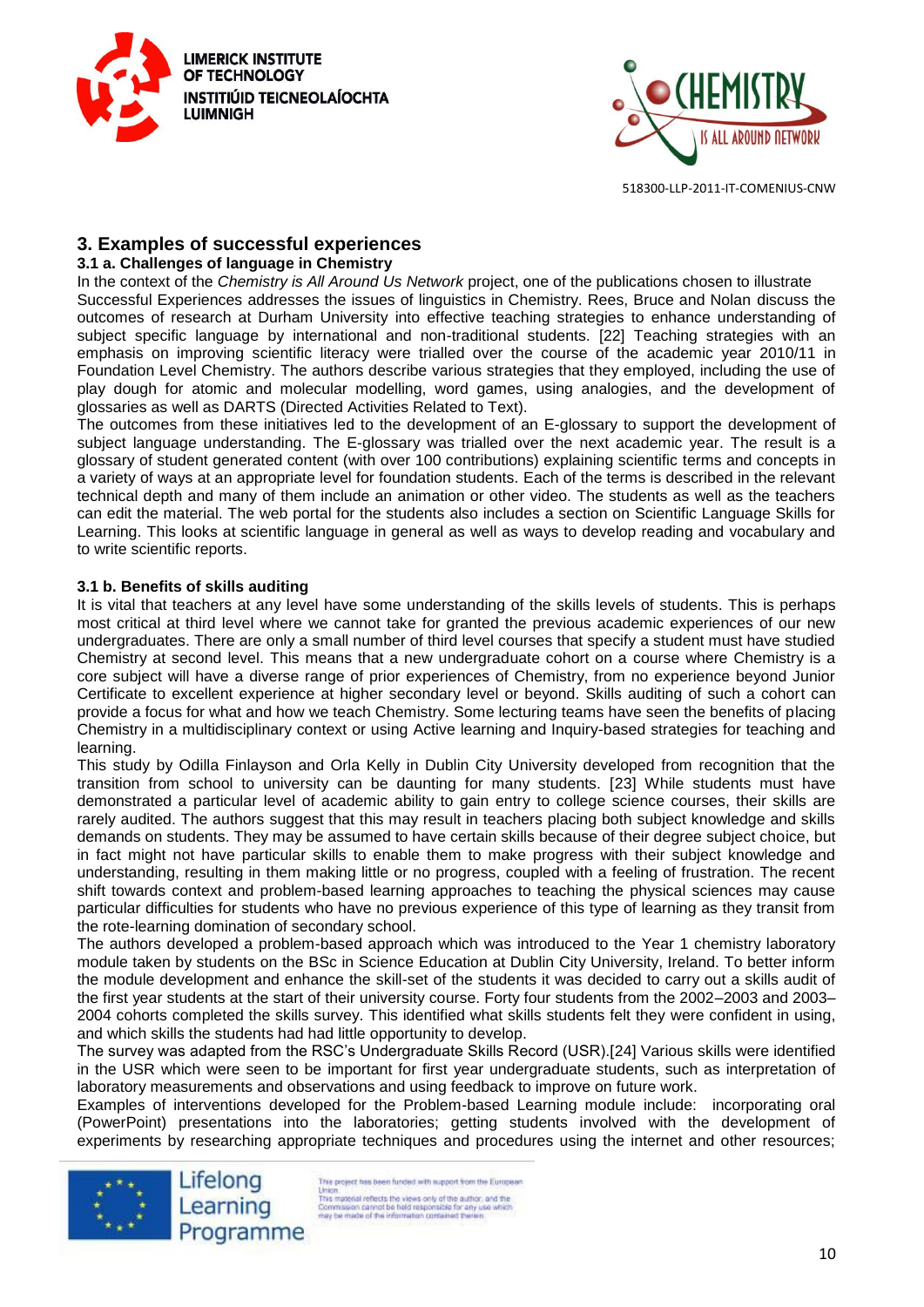



the importance of errors and evaluating experimental data was a key focus of laboratory reports and their presentations. This was done in a gradual way, increasing the skill demand across the year-long module. The qualitative result of the trial was that the students seemed to develop skills in the manner anticipated.

The authors conclude that more innovative science curricula are needed at school level science to ensure that future science undergraduates will enter courses with more developed skills. A move away from the didactic to a student-centred approach at secondary level Chemistry might encourage better skill development and more confidence to study Chemistry at undergraduate level.

The Undergraduate Skills Record (USR) is now available on-line, in an electronic format that allows students to create an account and record and save their skills continuously, set goals and future targets and generate a skills report at any point.

#### **3.1 c Chemistry through a multidisciplinary approach**

In *Making connections and underpinning relevance of Chemistry through a multidisciplinary approach* Eilish McLoughlin and Odilla Finlayson described an initiative implemented over a four year period with some seven hundred students in Dublin City University. [25] This intervention recognised issues for new undergraduates: students in first year university science programmes generally must take modules or courses in all science disciplines to a basic level. While curriculum and programme developers see the relevance and interrelations of each of the disciplines to each other and the necessity for a student to have a good foundational knowledge in each subject, the students may often not see the necessity or relevance of the other subjects. Given the low numbers of students taking Chemistry at Leaving Certificate but having to study it at basic undergraduate level there are a number of factors that inhibit performance and connection in the subject.

The aim of the lecturers was to develop a module that would highlight the multidisciplinary and interdisciplinary nature of science, that would interconnect the three science disciplines, and that would allow students to develop additional skills. The module content should encourage students to make decisions on the basis of evidence or limited data, to find relevant information, and to form opinions (based on scientific arguments) on a current scientific issue of direct interest to the public. The module was not designed to teach the basic Chemistry and other sciences but to revisit and reinforce content already covered in lectures and laboratories.

The authors surveyed the students and also conducted focus groups over the period of the intervention. They concluded that the students gained problem-solving skills and interacted well within their groups to solve the problems. They note that only forty seven per cent of students agreed that they had sufficient Chemistry knowledge to solve the problems, in contrast to seventy four per cent who agreed that they had sufficient Biology background. This can be correlated to a certain extent with the uptake of the subjects at secondary school level. However, the multidisciplinary active learning approach was met favourably by fifty four per cent of students and the module continues. Problems with significant Chemistry content included: Nuclear Energy, Water Contamination, Genetic Screening, Home Brewing, and Industrial Oil Spill.

#### **3.1 d Active learning Initiatives**

The magazine *Chemistry in Action!* devoted Issue 97 to describing an EU-Tempus funded project – SALiS, Student Active Learning in Science.[26] The central aims of SALiS were to make science education in the participating countries more motivating, more effective in the learning of subject matter and to raise its potential for the promotion of a broad range of cognitive and non-cognitive skills.

The project aimed to promote science teaching and learning through hands-on student-centred activities, based on the foundations of modern science curricula and pedagogies, in order to raise motivation, to support development of higher order cognitive skills, to produce better learning of science concepts, and to promote a broad range of general educational skills.

Sabine Streller and Claus Bolte described one part of the project, which developed a sequence of lessons situated within the context of weather, climate and climate change intending to facilitate access to the topic based on the everyday experiences of the students. [27] The sequence of ten lessons was devised for interdisciplinary introductory chemistry courses as well as for courses in integrated science.

The authors described one of the major aims of the ten-lesson sequence and a parallel case study as being to make it clear to students that scientific work not only includes conducting experiments, but also finding, working on and evaluating texts and other sources of information. The students should also learn that science

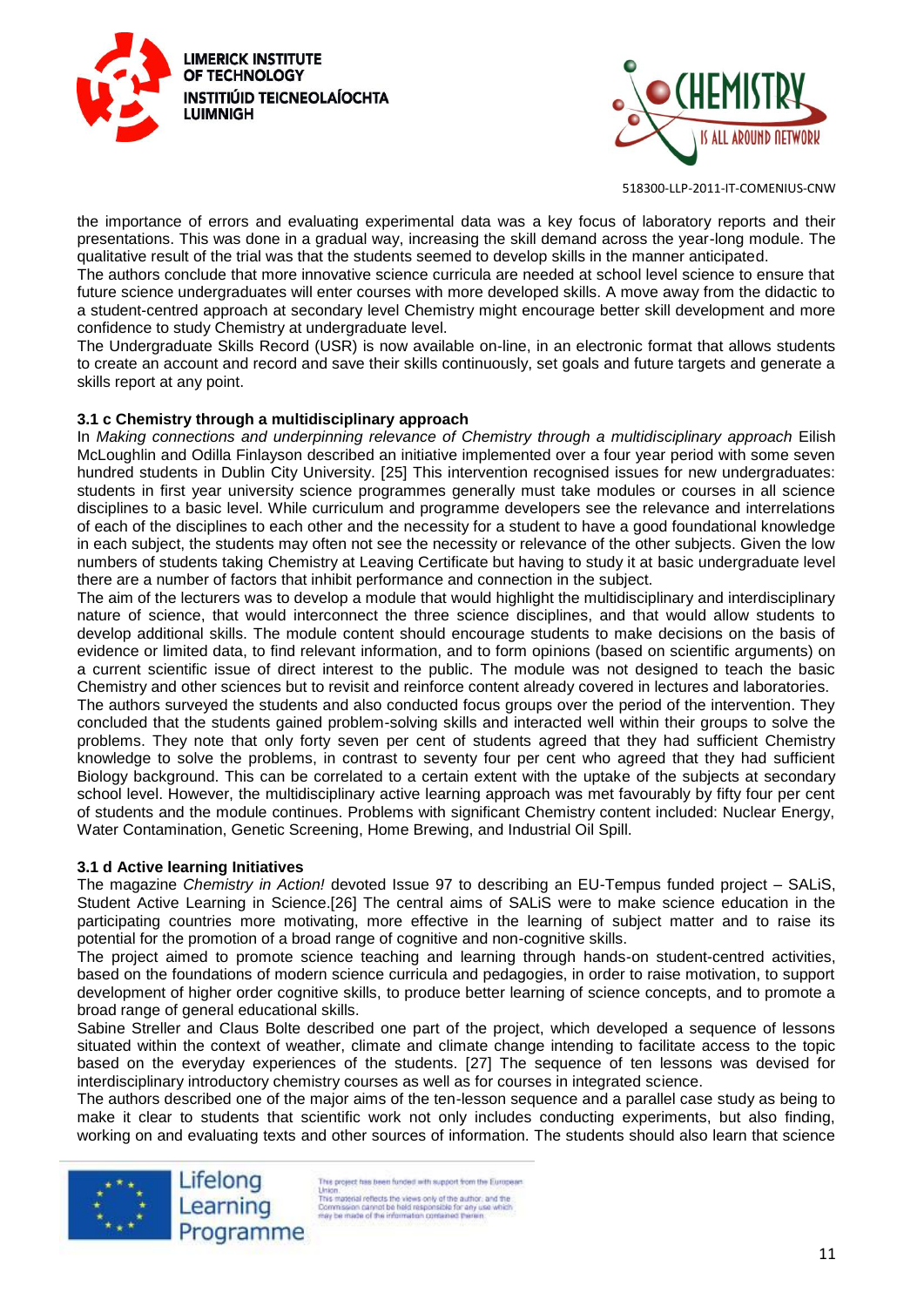



answers certain questions but cannot answer every question. A second aim of the project was to motivate students to study science and the nature of science by making it relevant to everyday life. Having implemented the lesson sequence they carried out Motivational Learning Environment analyses that show how successful the inquiry-based science teaching approach was, both for the teachers and the students.

In a second article Streller described the contents of one workshop that teachers attended to learn how Inquiry-based Science Education (IBSE) works for themselves. [28] Experiential learning for the teachers of a new mode of instruction is essential for their pedagogical skills development.

The phases of the workshop based on 'Investigating a household product' were described:

Phase 1: Welcome and introduction regarding the meaning of IBSE, goals of the workshop.

Phase 2: Teachers (in small groups) got 'interesting' products from supermarkets (for example effervescent tablets, lactose free milk, nappies) to stimulate questions and to start the inquiry process. During this phase the teachers: talked about the product, formulated questions regarding the product, selected one of the questions, formulated assumptions to the question, planned an experiment to test the assumption.

Phase 3: Involved experimentation about the question, sometimes with the help of a structured worksheet.

Phase 4: In small groups teachers were asked to find explanations for the experiments, to reflect on their assumptions, to find answers for the questions and to formulate additional questions.

Phase 5: In the workshop the teachers had their own experience about how inquiry-based learning could work, without the need for any advanced laboratory equipment but with simple everyday products and materials. The steps of inquiry-based learning were summarized and the participants got the opportunity to discuss possibilities of transfer the IBSE approach into their own universities and classrooms.

This issue of Chemistry in Action! gave plenty of food for thought. While it was centred on the outputs of the SALiS Project, it also included items on low-cost techniques and the value of demonstrations to illustrate Chemistry concepts.

#### **3.1 e Technology enhanced chemistry education**

Michael Seery and Claire McDonnell from Dublin Institute of Technology were guest editors of a special issue of the Royal Society of Chemistry's Chemistry Education Research and Practice (CERP) in Summer 2013, with the theme *The application of technology to enhance chemistry education*. [29] The editors set the scene for the articles in the special edition in a thoughtful editorial that summarises their standpoint. They acknowledged that while technology in Chemistry education has not always been well-received, a study by Reeves and Reeves suggested that this unpopularity may be because of some implementations that have involved poor design or inappropriate alignment between the technology and the learning objectives. [30]

They selected a number of articles which demonstrate that technology does have a place in Chemistry teaching if it is appropriate and enriching to what is being taught. It will be of benefit if effectively incorporated and if it is a source of explanation, clarification and a means to practice skills and knowledge. Not least it can be a means of delivering timely and effective feedback.

The usefulness of multimedia resources such as simulations in cognitive scaffolding was discussed, with the recurring theme of careful design and utilization at appropriate points to guarantee maximum pedagogical effectiveness. There are ten papers which include reports on peer-assisted learning, the use of wikis and other collaborative instruments, assessment and feedback, and the use of simulations – among other topics. Like the issue of Chemistry in Action! referenced above, this journal issue gave plenty of material that may be a stepping stone to successful experiences in the Chemistry classroom. Overarching the content is the acknowledgement that ICTs should not be intended as a replacement for good teaching practice but to enhance and support it.

Michael Seery has also written on 'Harnessing Technology in Chemistry Education' in the UK Higher Education Academy New Directions. [31] This article extends some of the ideas from the CERP articles referred to earlier. Seery asserts that the use of technology in teaching might be considered in the context of cognitive load theory as a basis for integrating technology into Chemistry education. Examples of interventions outlined include: pre-lecture or laboratory activities, the use of personal response systems (clickers) in lectures, worked examples in a virtual learning environment, simulations, wikis as collaborative work spaces for peer discussion and peer-assisted learning, screen-casting and pod-casting, and student-generated assessment (some using Peerwise).The reality is that while there are many ways the Chemistry teacher or



Lifelong Learning Programme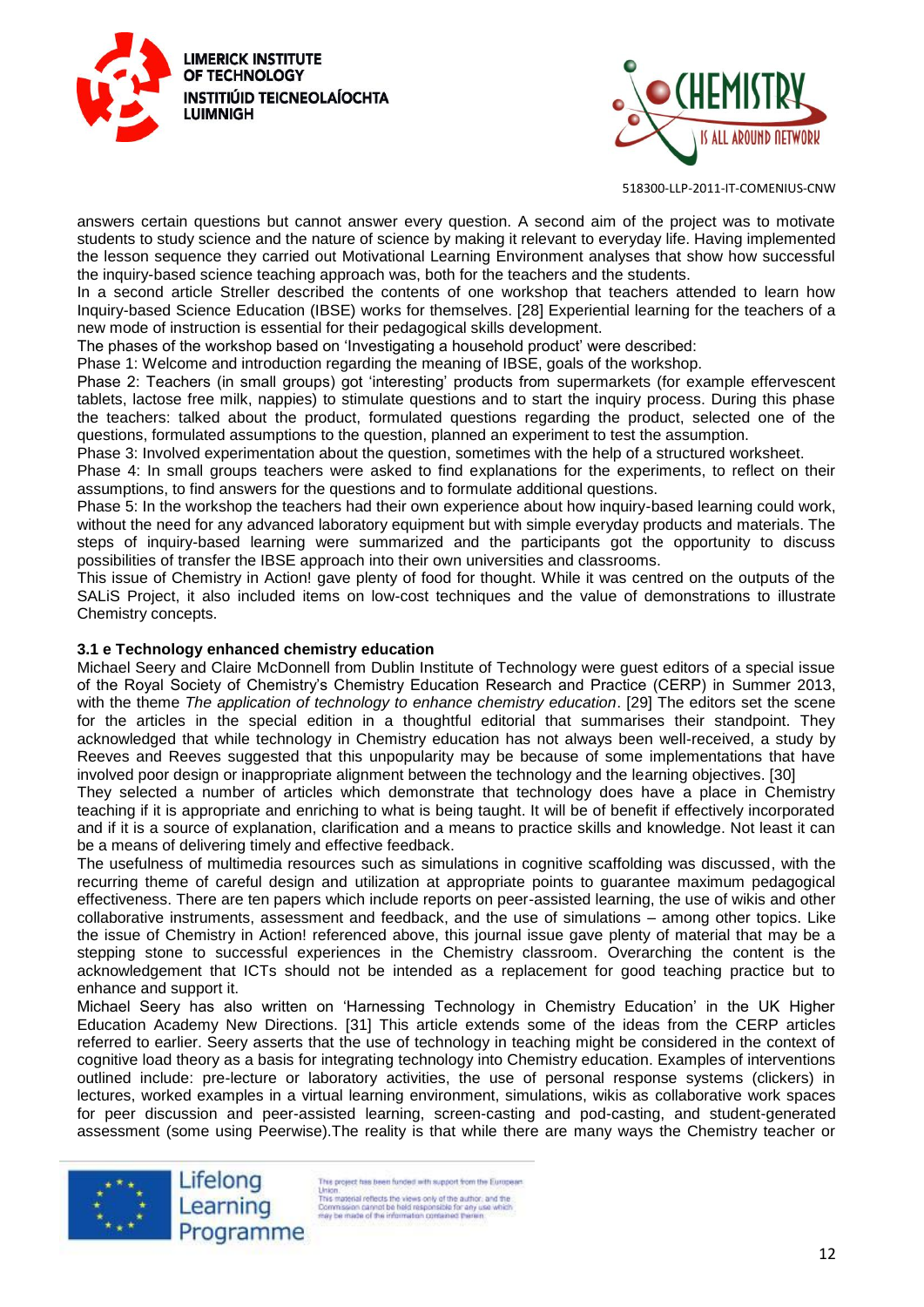



lecturer could integrate technologies into lessons, knowledge of content, pedagogy and technology must interweave to make the resource valuable to both the educator and the students.

The phenomenon 'flipped lecture' is also discussed briefly, and again this has to be micro-managed to ensure the students attain the learning outcomes and appreciation of Chemistry intended.

#### **3.2 Experience assessment**

The assessment of these experiences is on-going for the most part. Some of them use new approaches and techniques that have not been implemented long enough to be properly measured. In the case of the language skills initiatives, the positive reception of the ideas by students is a good indicator of success. Few studies have focused specifically on the role that language plays in learning chemistry. Daniel T. Pyburn *et al* have reported an investigation into the ability of language comprehension measures to predict performance in university introductory chemistry courses. This work is informed by theories of language comprehension, which posit that high-skilled comprehenders hold a cognitive advantage over the low-skilled because of a heightened ability to inhibit contextually irrelevant details and utilize prior knowledge to effectively bridge conceptual gaps when comprehending new information. Over a two-year period, data on comprehension ability, math ability, prior chemistry knowledge, and course performance were obtained in multiple general chemistry courses. Regression analyses and hierarchical linear models (HLMs) were utilized to establish relationships between predictor variables and course performance and to determine if comprehension ability could potentially compensate for low prior knowledge, a phenomenon predicted by theories of comprehension ability. Results indicate that comprehension ability correlates with general chemistry performance; it also contributes comparable information about course performance when compared to math ability and prior knowledge. In addition, they found that comprehension skill partially compensates for deficits in prior knowledge. Therefore, efforts to prepare students for success in general chemistry should include both content and the development of language comprehension skill. [32]For the multidisciplinary approaches and the skills auditing, the measure is generally the pass rate for students taking the modules. The authors of these studies have reported positive results. The reality is that we are now using non-traditional methods with non-traditional learners and education is a continuum for both students and teachers. Teachers are at the heart of learning and their embrace of new technologies may enhance the student experience but it is still the skills of the teacher at imparting core concepts that are most important in terms of the new 'blended learning' approach.



*Figure 2: Word cloud on new teaching and learning strategies*  (Source: [http://elearningindustry.com/enhanced-learning-and-teaching-through-utilisation-of-web-based-technologies\)](http://elearningindustry.com/enhanced-learning-and-teaching-through-utilisation-of-web-based-technologies)



is project has been funded with support from the European

Union<br>This material reflects the views only of the author, and the<br>Commission cannot be held responsible for any use which<br>may be made of the information contained therein.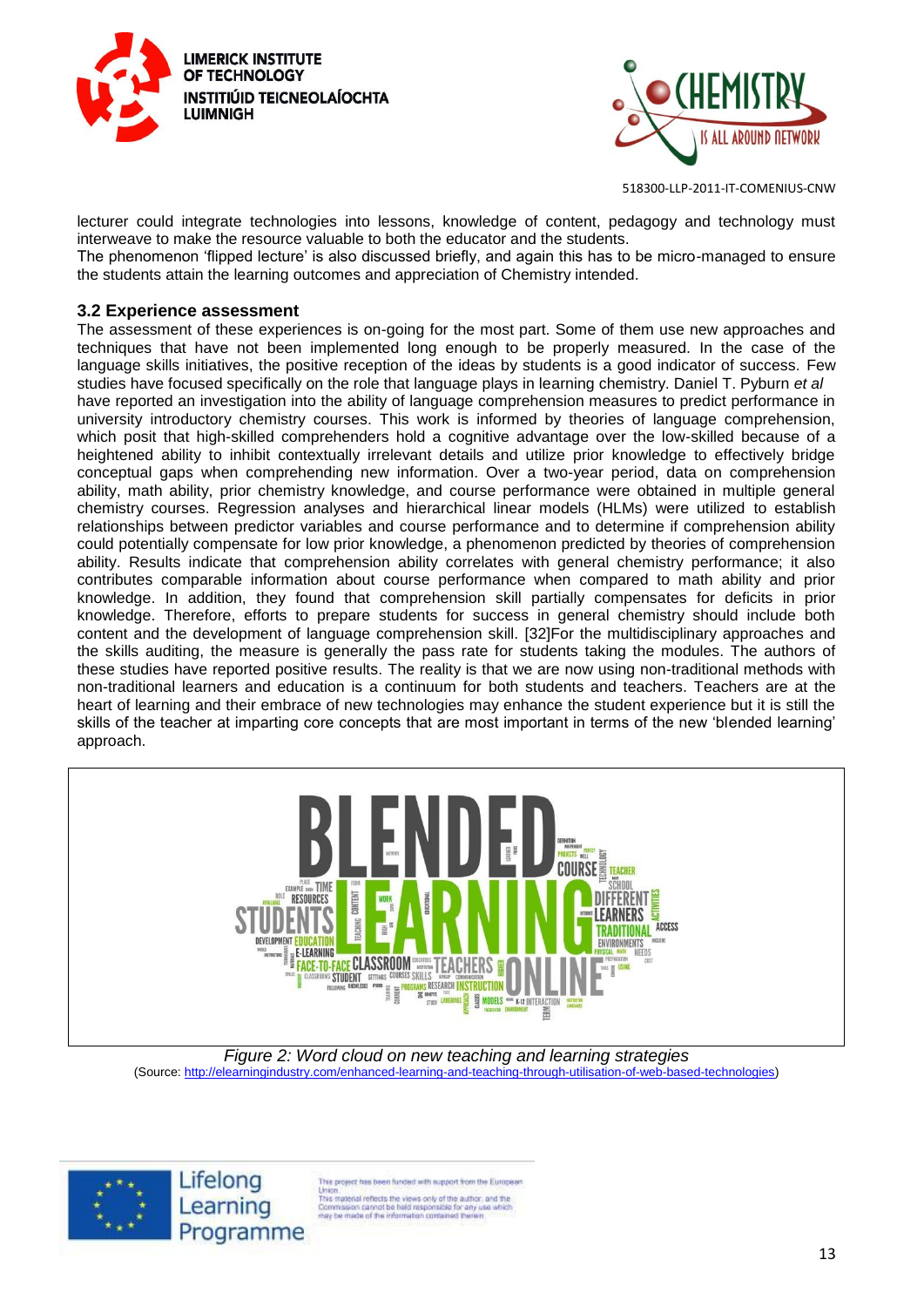



## **4 The Impact of the Project on Successful Experiences**

#### **4.1 Sharing experiences in an international context**

The international conference "Initiatives in Chemistry Teacher Training" took place in Limerick on 29<sup>th</sup> November 2013 in Limerick Institute of Technology City Campus at George's Quay. The aim of the conference was to share European experiences and initiatives for pre-service and in-service training of chemistry teachers and then to focus on initiatives to enhance chemistry teacher training from an Irish perspective. The Conference was funded by the Chemistry is All Around Network project resources. It was part of the prescribed activities of the Chemistry is All Around Us Network and follows on from the initial conference on Training Issues of Chemistry Teachers in Gabrovo, Bulgaria in June 2013.

The morning session centred around the European experiences collated through the Chemistry is All Around us Network Project, and the afternoon devoted to various aspects of chemistry teacher training in Ireland, and beyond, since some of the initiatives were instigated as part of European collaborations.

In addition to the conference talks, poster presentations were displayed, giving the participants had the opportunity to examine the posters presented and to discuss their contents with authors during the breaks midway through the morning and afternoon sessions. The full conference programme is available on the conference web site (http://www.lit.ie/ICTT/default.aspx).

Some forty participants registered from a number of European countries, with the largest representation from Ireland. These included representatives from universities, schools, educational companies and public authorities. They were welcomed to the George's Quay campus by Michael O'Connell, Limerick Institute of Technology's Vice-President for Strategy, Internationalisation and Marketing. His welcome was echoed by Michelle McKeon-Bennett, Head of Department of Applied Science in Limerick Institute of Technology.

The Chairperson for the day was David Sutton, a lecturer in the Department of Applied Science in Limerick Institute of Technology who is also a member of the Irish team of experts for the Chemistry is all Around Us Network Project.

The papers presented addressed Initial Teacher Education and In-service Education, with some of them focussing on the use of information communications technologies to enhance the teaching experience, as well as continuous professional development in the use of inquiry-based strategies. All of the European project partners spoke aboput issues and initiatives in their own countries, and the morning session concluded with a review of *Initiatives in Chemistry Teacher Training in Ireland* by Marie Walsh. This outlined the current status of reform in all education components in Ireland, which, in the case of teacher training, have been informed by the Sahlberg Report (July 2012). This concluded 'in order to advance further in its national teacher education system, Ireland needs to invest more in the continuous improvement of the quality of teaching, the role of research in teacher education, and international cooperation in all of its teacher education institutions'. The current system of pre-service training was described, with some comparison of concurrent versus consecutive training and the implications of each for subject content knowledge and pedagogical skills training. Continuous professional development to maintain the state of the art in a scientific discipline like Chemistry was recognised as being vital. To this end the talk merged with one by Peter Jackson, who described the role of the *Professional Development Service for Teachers* (PDST). He is a practising Chemistry teacher who is also a member of the PDST team for Chemistry. He explained the work of the team and their countrywide interaction at Teachers Centres. They ensure material presented at training sessions is useful, are forwardlooking, cross curricular links are stressed, making resources available to all teachers and they address literacy and numeracy issues.

The conference lunch was held in the Hunt Museum, which was a short walk away from the venue for the talks. This gave participants a chance to meet partners from other countries and to discuss the issues in a less formal setting.



Lifelong Learning Programme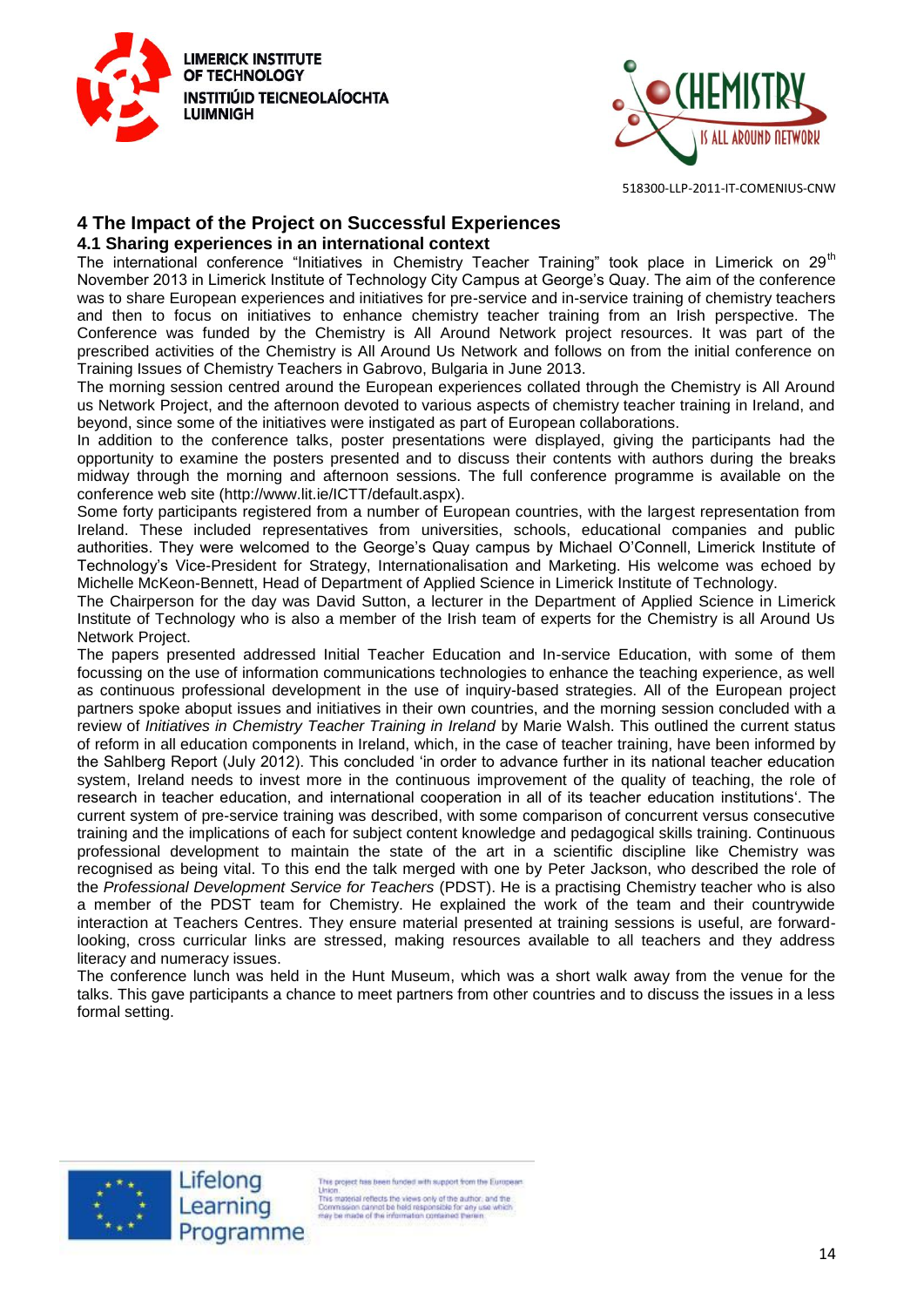





*Chemistry is All Around Us Network Conference attendees Limerick November2013*

When the participants reconvened at George's Quay they heard an overview of the *Chemistry Is All Around Network Project: The Transnational Report* by M.M.Carnasciali and L.Ricco and presented by Marilena Carnasciali, the project leader from University of Genoa. Her report showed how the project network is expanding internationally. She has concluded that the project is making a valuable contribution to the training of teachers because it allows the experts to deal with the international reality and increase their knowledge in the field of training and to discuss with teachers of all levels, establishing a solid contact with schools, their problems and needs. It also has allowed the teachers involved to have people to contact for improving their teaching methodology and for all users of the portal to update on teaching chemistry in Europe and find ideas for new teaching methodologies.

The afternoon sessions then shifted focus to Irish initiatives. Talks were given by representatives of Chemistry and Science Education Research Groups in a number of Irish third level institutions with involvement in either or both pre-service and in-service training of teachers. Many of the presenters are members or associates of the Chemistry is All Around Us Network in Ireland. The first of these talks was from Peter Childs, one of the pre-eminent chemistry education researchers in Ireland. His talk *From SER to STL: translating science education research into science teaching and learning*, encouraged the implementation of research findings into teaching and learning.

The theme of 'Misconceptions' was a major component of *Pre-service Primary Teachers Ideas in Chemistry* by Maeve Liston. She shared her on-going research findings regarding the scientific knowledge of pre-service primary school teachers and also described proposed future work to redress the misconceptions issue: to design and implement the Conceptual Understanding Chemistry Course where the pre-service teachers will be confronted with 'chemical events' that evoke conflicts between everyday conceptions and chemical theory.

The theme continued with a description of on-going research with pre-service secondary school teachers at the University of Limerick in *Investigating and Addressing Chemistry Misconceptions in the Subject Matter Knowledge and Pedagogical Content Knowledge of Pre-service Science Teachers* which was outlined by Muireann Sheehan and co-authored by Peter Childs. Their research has shown that the level of misconceptions is high, and worryingly, that it does not decrease over the lifetime of the undergraduate training programme. Phase 2 of the research includes design of a blended-learning intervention, including a website subatomic. The intention is that this website is a place where the Pre-service science teachers can: revise their own understanding of lower second-level (Junior Certificate) chemistry topics, learn about common pupil misconceptions which they may come across in the classroom, get diagnostic questions, resources, ideas for teaching activities and information about the Junior Certificate science syllabus, learn about research ideas and strategies relevant to developing conceptual understanding and targeting misconceptions among

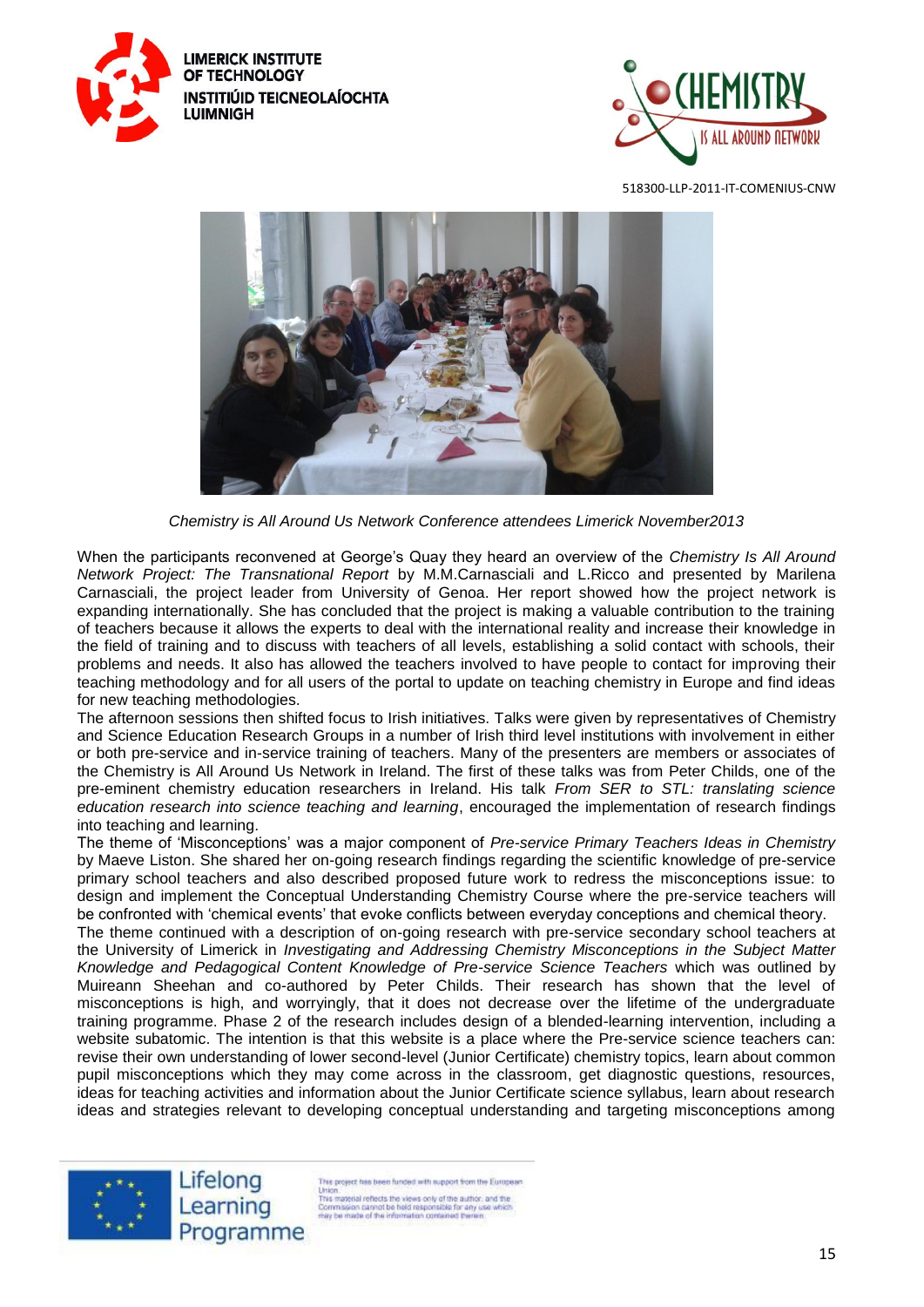



their pupils, and, get advice from experienced teachers/researchers about teaching chemistry (in the form of short articles).

The next two talks shifted emphasis to the use of ICTs in chemistry teaching. Claire McDonnell from Dublin Institute of Technology addressed the topic *Applying Technology to Enhance Chemistry Education.* Claire described her experience as a guest editor for the Royal Society of Chemistry special themed issue of the iournal Chemistry Education Research and Practice, before going on to talk about her own experiences of using Wikis and Peerwise. One telling quote has resonance for all: "Technology will not replace teachers, but teachers who use technology will replace the teachers who do not," Clifford, R. (Defense Language Institute) quoted in Moeller, A. J. CALICO Journal, 1997, 14 (2-4), 5-13.

Mark Glynn from Dublin City University spoke on *Using Moodle for sustainable professional development for teachers.* This talk gave an overview of the potential for Moodle, both for in-house back-up for lessons and also for distance training initiatives.

After a short break to allow discussion and viewing of posters, the final talks of the day commenced. The first of these *The use of Visual Aids for concrete learners: Facilitating understanding in Organic Chemistry* was presented by Anne O'Dwyer (in conjunction with her supervisor Peter Childs), who demonstrated her research findings supporting the use of models to facilitate understanding of structures and reactions of organic molecules. She spoke about the multi-dimensional nature of Chemistry, cognitive development and its impact on the learning and understanding of abstract ideas – and particularly the cognitive demand of Organic Chemistry. The talk concluded with illustrations of the potential for using concrete models to teach abstract concepts.

Sarah Brady, from the CASTEL Centre for Advancement of Science Teaching and Learning in Dublin spoke about *Developing and Implementing Teacher Education Programmes & Resources for teaching Chemistry*. She shared experiences of developing and implementing teacher education programmes and resources for teaching chemistry. This work has been made possible through CASTEL's involvement in two particular projects. The first is the ESTABLISH project, which is an FP7 Science in Society coordination and support project which they coordinate and the second is the Amgen Science Teacher Training Initiative, which has been run as a pilot project for the last two years. Two positive results from these initiatives have been: observed changes in the profile of teachers' understanding of Inquiry based science education and very significantly buy-in from Ministries of Education to roll out national programmes of continued teacher professional development.

The final talk of the afternoon was on *Technology Enhanced Learning in the Chemistry Classroom* by Michael Seery who was guest co-editor of the special themed issue of Chemistry Education Research and Practice alluded to earlier. He described on-going research and practice in the implementation of ideas to reduce cognitive overload for students, ideas like the use of worked examples, wikis, jump-starting lectures, podcasting and screen-casting. This gave a myriad of ideas for in-service actions that might motivate students in their studies of chemistry, and also ensure that teachers are responding to the appropriate use of technologies.

## **4.2 Sharing Successful Experiences in a local context**

The workshop on Successful Experiences took place in March 2014 in Limerick Institute of Technology. The Participants were teachers, experts and associates of the project. The agenda for the day was distributed to the participants. Two associate partners were introduced to the group. The meeting was started by Marie Walsh who gave an overview of the project to date. This included a report on the conference and meetings in Limerick and the requirements for this phase of the project.

It was noted that website needs to be kept more up to date. Information relating to the meeting in Limerick was (and is in JULY 2014) still on the homepage. Information should now be available for the meeting in Portugal. There followed a roundtable description of resources reviewed by each participant. Where possible the items reviewed were displayed on the screen to illustrate their usefulness.

Report by Ciara Ni Driscoll: *Using videos in the Chemistry class*: This initiative looked at the development and use of videos in teaching chemistry to help pupils who missed a class or wanted to recap a lesson. At batch of videos were produced. Pupils accessed the videos, it was reported that a large volume of pupils accessed these videos however no statistics were shown to back up the success of this project



Lifelong Learning Programme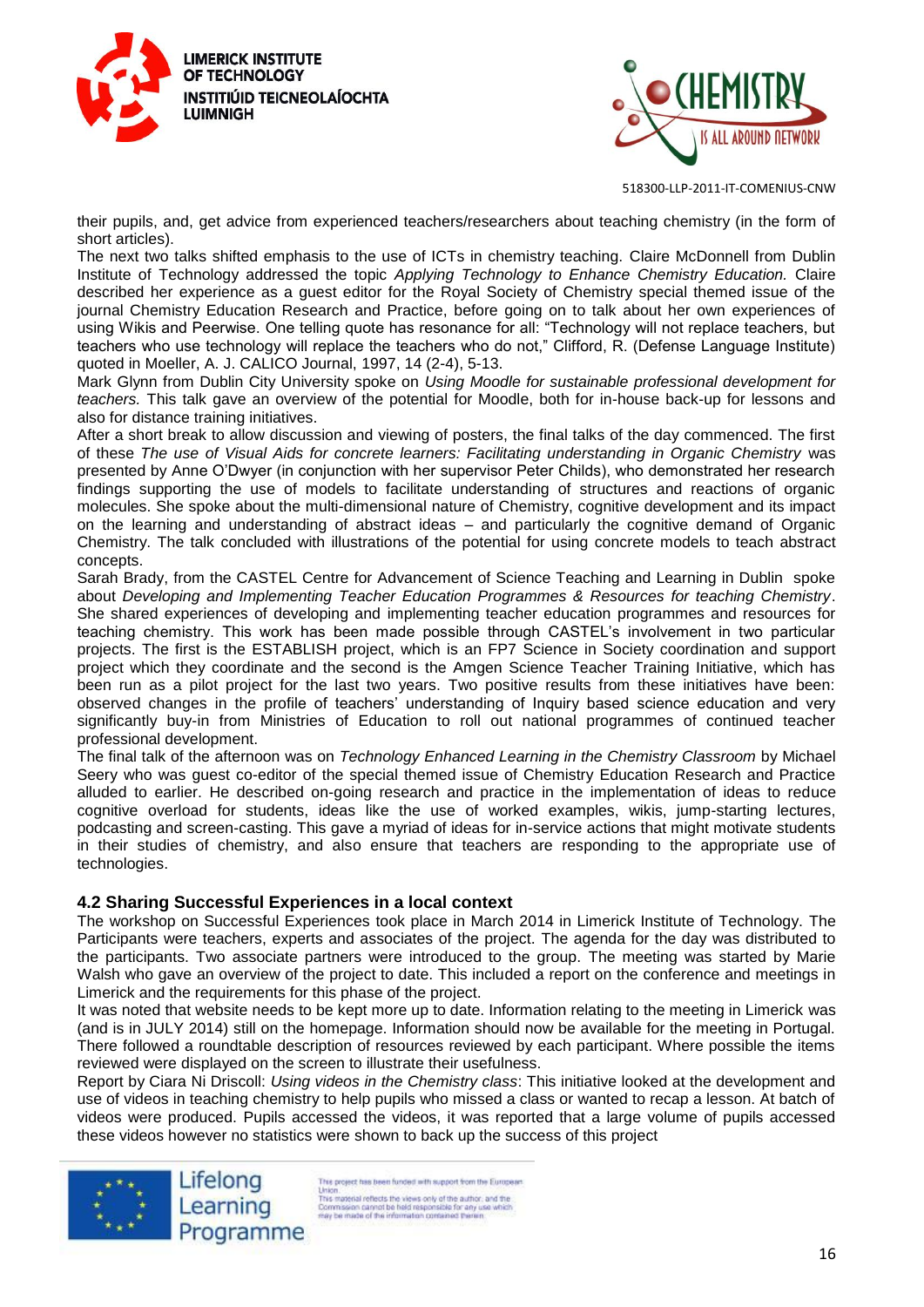



*Activities using Hydrogen Peroxide*: This paper focused on three activities using hydrogen peroxide. There were some useful ideas emerging from this paper. It was relevant to current coursework in Junior Cert Chemistry.

Report by Rose Lawlor: General comment: Translation caused some problems in interpreting the papers. *Successful experience in Primary School Science Education*: Primary science project, that looked at micro learning and macro learning in Science. To avoid the problems caused by the abstract nature of the micro pupils took part in laboratory based activities instead. Activities looked at activities relating to solutions. The teachers acted as facilitator of learning. Pupils were encouraged to argue their ideas to come with an answer.

*Teaching Chemistry at school*: A group fifteen of 15-18 year olds were involved in this project. They involved pupils who were interested in the arts and humanities. The context of the learning was the science in 'Granny's Chest'. The Chemistry, Biology and Physics teacher were involved in aspects that related to them. The Biology teacher looked at the natural dyes in threads, the physics teacher looked at the physics of a spinning wheel and the Chemistry teacher looked polymers and the composition of the threads.

Report by Mairead Glynn: *Digital simulation and experimental activities in physics and chemistry*. Pilot study on the impact of the resource "fusion and boiling points" with level 7 pupils from Spain: The paper looked at a virtual lab where pupils looked at various chemistry experiments. Pupils liked the simulations and felt that it made the Chemistry easier to learn. Results of worksheets showed pupils understood the concept. Initially the pupils were distracted and overly excited but this was gotten around by the facilitators. This paper initiated a discussion relating to the use of Virtual Laboratories and how they could possibly complement the actual laboratory experiences. There was a lot of discussion about virtual laboratories and simulations.

Report by Michelle Herbert: *Planning and Realisation Concept of the Inquiry – Based Science Education in Science Education*: The paper stated on a negative vein listing the problems associated with inquiry based learning. They felt teachers weren't prepared. It did state how useful inquiry was but did little to solve the problems they mentioned for the bulk of the paper. *Pre-school science education in Portugal: teachers education and innovative practices* from the Journal of emerging Science. This report looked at the state of science in pre-schools. It didn't state the resources they were using.

The paper didn't state how they introduced scientific words. It was lacking in finer detail.

Report by Maria Sheehan: *English for Chemistry: FILM BANK*: English for Chemistry aims to provide materials for teaching English for specific purposes. The film bank includes a set of listening comprehension, complementary reading and vocabulary exercises based on a variety of chemistry subjects. One of the main objectives of the project was to improve the quality of specialist vocabulary by using authentic chemistry materials. The paper gives a sample of this material relating to the chemistry of Chlorine. Activities appear to be closed tests where pupils substitute in the correct work in a passage of text. A lot of work has been put into the development of these resources and they have potential to engage pupils and as a result help with the subiect specific vocabulary.

*Fostering the use of ICT in Pedagogical Practices in Science Education*: Fostering the use of ICT in Pedagogical Practices in Science Education (FICTUP) aims to create initiative training materials using ICT accompanied by a close tutoring process. It also aimed to test the impact of the initiative in novice teachers' use of ICT in the classroom. The training materials for this project were developed collaboratively by experience and novice teachers to help with the transfer of knowledge. The resources available are video clips and a pdf explaining the activities associated with each lesson. A large bank of resources have been developed for this initiative. The approach in this project aims to link the Resource Based Learning (RBL) approach with the use of ICT. The papers lists the following contributions as such examples:

Report by James Ring: *Chemistry Education – The Relevance of Innovative Pedagogical Practices in the early years*, a paper by the Portugese partners gave an insight to the Portugese government approach to teaching science and chemistry from kindergarten onwards. The rationale is to make this part of the vernacular, and therefore a subject that grows with the children rather than being forced on them too late.

*Teaching Chemistry with a new cooperative model in the classroom* – a paper by the Spanish partners – repeats the need for a constructivist approach as already identified by all partners. It also promotes the use of context as a means of making Chemistry more attractive to students.

Report by Michelle Starr: *3D visualization types in multimedia applications for science learning: A case study for 8th grade students in Greece*: The introduction of this paper was really useful in discussing how pupils



is project has been funded with support from the European Union.<br>
This material reflects the views only of the author, and the<br>
This may be made of the information contained themen<br>
may be made of the information contained themen<br>
may be made of the information contained themen Programme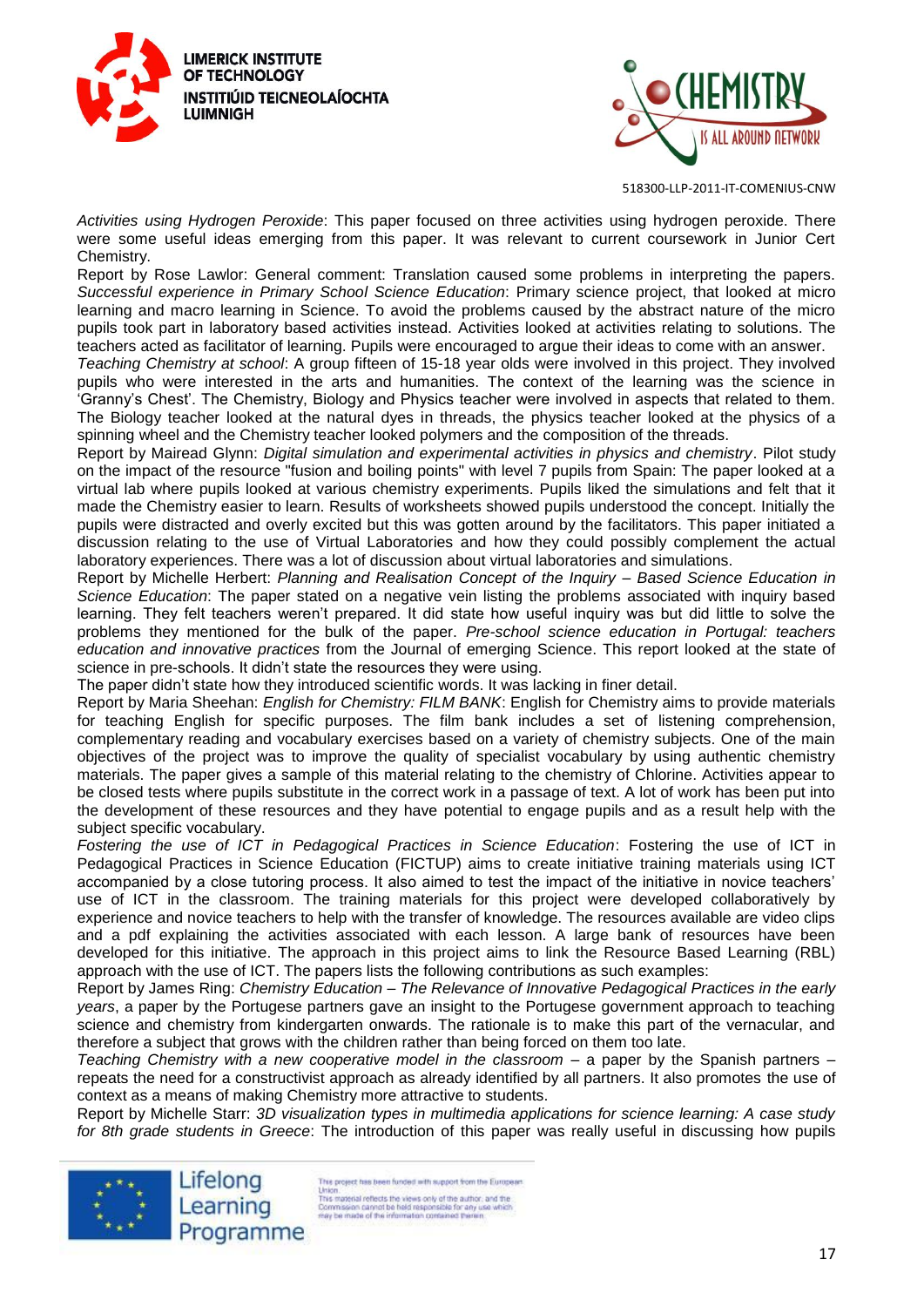



learn. This project developed a multimedia presentation on separation of mixtures. The control group used static pictures. Results indicate that an overall increase in the interest of pupils who were using the multimedia resources. The pupils using the static visuals gave the same correct answers, no evidence suggested that the multimedia activities helped developed understanding. There was cognitive overload for the experimental

group as they got to grips with the new methods for presentation of materials. *European ICT survey for schools*: The ICT infrastructure in schools is good across Europe. It was reported that ICT was used to prepare lessons however not a lot of ICT is used during the lessons. Pupils use ICT activities at home more often than in school. ICT training is not compulsory for teachers. The report

recommends the use of ICT in class, teacher training, and teacher incentives.

Report by Angela Gammell: **Experiences in the laboratory for the gaseous media in the lower school**: This paper looked at activities relating to the mass of air. It was targeted at upper primary or lower secondary. The paper was difficult to translate. Teachers reported that it wasn't feasible to spend so much time on that topic. No facts or figures were reported but students found the activities involved interesting.

*Cooperative work in Science lessons*: A key but still underused strategy: This paper was very difficult to translate. It reported on an initiative training teachers up in cooperative teaching. The overall conclusion was that cooperative learning was a good thing.

Report by Grace Kenny: *Activity approaches for teaching Chemistry*: EU funded project relating to active learning methodologies in Chemistry. The translation of the paper caused problems. Pupils research their topics and returned to the classroom to take part in more informed debates. Cartoons were used to present chemistry topics.

*TALNET- Project for inquisitive youth*: Challenges offered to talented pupils relating to Chemistry. No indication to how successful the initiative was. Concerns were raised that it might not encourage pupils to take Chemistry as it is targeting those that would already be interested in Chemistry.

Report by Claire McDonnell: *A Science Teacher Education Course in a Science Centre: A Sucessful Strategy to Empower Teachers to Master Museum Resources Exploration*. This is a novel project. They developed a training course which counts professionally for primary teachers which relates to informal learning in science centres and museums. It consisted of four 4 hour workshops. Results looked at a number teachers and observed visits. It noted an overdependence on workshops, there was also a lack of pre and post work before the visit.

The paper did not make clear how issues raised were addressed.

*Chemistry in the Kitchen*: This looked at the context of cooking for teaching chemistry. They focused on acids and bases and looked at dilutions. They used historical models for acids and bases. It's a practice based model, pitched at primary school pupils.

Report by David Sutton: *Earth belongs to all of us* – an interschool project on the impact of mineral fertilisers from Bulgarian publications describes a unique approach to a research topic in that there are two separate study groups employed in the research from two different level schools. One school was involved with the theoretical aspect and the other with experiments. The publication suffers from a lack of Chemistry explanation.

A paper from Greece *Exploring the phenomena of 'change of phase' of pure substances using the Microcomputer-based laboratory (MBL) system* is a very good clear and useful explanation of a project using a problem-based learning approach with a practical aspect. Particularly useful is the worksheet employed by the authors which clearly sets out the concept.

Report by Ciara O'Shea: *Some strategies to improve performance in school chemistry, based on two cognitive factors* by Eleni Danili & Norman Reid: This paper looked at two cognitive factors in the chemistry class. It looked at working space memory and their field dependency. They tested pupils for these. Teaching resources were developed to lesson to load on working space memory. These resources related to atomic theory and took a different approach to teaching atomic structure. They used models and dialogue boxes where pupils could clarify the concepts for themselves.

*Fluorescence: an Interdisciplinary Phenomenon for Different Education Levels* by Spanish authors J.A. García, J.M. Moreno, F.J. Perales, J. Romero, P.Sánchez, L. Gómez Robledo: This looked at how you could teach everyday concepts using florescence. They looked at applications, health education and got pupils working groups. They worked with primary school pupils.



is project has been funded with support from the European Union.<br>
This material reflects the views only of the author, and the<br>
This material reflects the views only of the author.<br>
Commission cannot be hisld responsible for any use which<br>
may be made of the information contained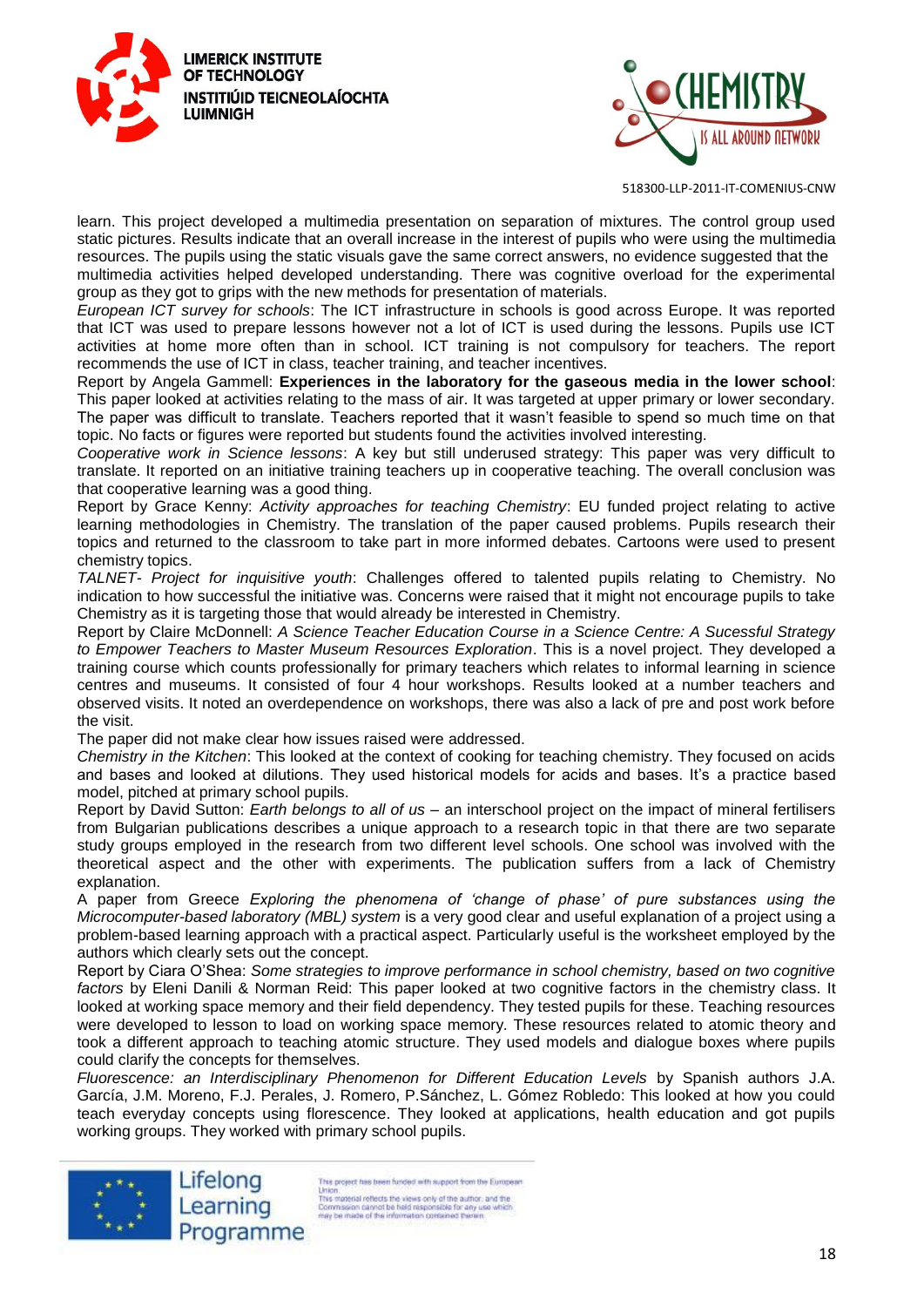



Workshop members broke into groups and discussed how they have used materials available on the portal: Group 1: School level – Primary

Area of syllabus: Changes of state.

Resource used: www.planet-science.com

How resources are used: The website listed above includes videos as stimulus to engage, interactive games relating to the concepts and suggested activities to develop the concept of changes of state at primary level. Group 2: School level – Upper secondary

Area of syllabus: Environmental Chemistry (water, pH, acids and bases, atmospheric chemistry) Resource used: www.chemsitry-is.eu (Chemistry and the Environment)

How resources are used: The website listed above includes videos, multiple choice question quizzes, useful links to other resources and instructions for practical activities to enhance the teaching of the concept. Group 3: School level – lower secondary

Area of syllabus: Atomic structure and Periodic table

Resource used: 50 really cool online tools for science teachers & www.scienceunleashed.ie

How resources are used: atom builder, sub atomic particles, uses of the different elements, Salk's periodic table on the portal is very useful.

Each group presented the resources they would use and put them in the context of a lesson sequence.

This activity was followed by a general discussion on resources and successful experiences. Once again the RSC Learn Chemistry portal was cited as being a source of a myriad of resources for all levels and teaching approaches. The precursor project *Chemistry is all around us* with its teaching units was once again praised for its content. The comparison in terms of attractiveness of the two portals was noted.

Some of the teachers spoke about the reactions of their students to particular resources. Marie Walsh has gathered surveys from students and teachers that will be summarised at a later date. The meeting ended with the collection of the portal evaluation questionnaires. The portal scores an average 7 for most aspects. There is some frustration around translation and also currency of the items listed. There is observed diversity in the length and relevance of resources. It is an on-going issue that the portal could be more successful in imparting its huge accumulation of material if it were more attractive and interactive. The advertisement of a conference that happened last November (2013) should not be a feature of the main page.

## **4.3 Successful Experiences: testing the realities**

In relation to the different issues which have been discussed in relation to language, a number of first year undergraduates studying an introductory Chemistry module were surveyed.

The survey results show that of the 74 respondents, only 30 have studied Chemistry to Leaving Certificate (upper secondary school level), even though they are on one of a suite of degree programmes with Chemistry as a core subject. Twelve of the students are over 23 years of age, i.e. 'mature' students.

English is not the first language for nine students. The primary languages are French (3), Lithuanian (1), Somalian (1), Arabic (1), Persian (1) and Polish (2). There is one deaf student with an interpreter.

Forty nine students have started compiling a glossary, as advised at the start of the class year.

Moodle is the Virtual Learning Environment platform used in Limerick Institute of Technology. For the Chemistry module the content includes lecture notes, links to relevant websites and video clips. These are sectioned by topic. Only two thirds of the students regularly use Moodle, even though it is a primary source of back-up material for lecture and laboratories.

The plan from now is to initiate the E-glossary idea for these students by setting an assignment. There will also be trials of different initiatives based on the successful experiences reported by other educators. The assignment has been administered but the e-glossary will form the basis of work for the new intake of students in Autumn 2014.

## **4.4 Testing of Resources**

Some teachers participating in the project undertook to test specific resources with their students. They are doing this on an on-going basis and their comments are being recorded in the relevant section of the portal. Interestingly the junior students love the resources but the more senior, exam-focused students prefer their exam-focused text books and notes and find the interactive resources interesting but distracting from their



is project has been funded with support from the European Union<br>
This may enter the class only of the author: and the<br>
This may enter the views only of the author: and the<br>
Commission cannot be held responsible for any use which<br>
may be made of the information contained therein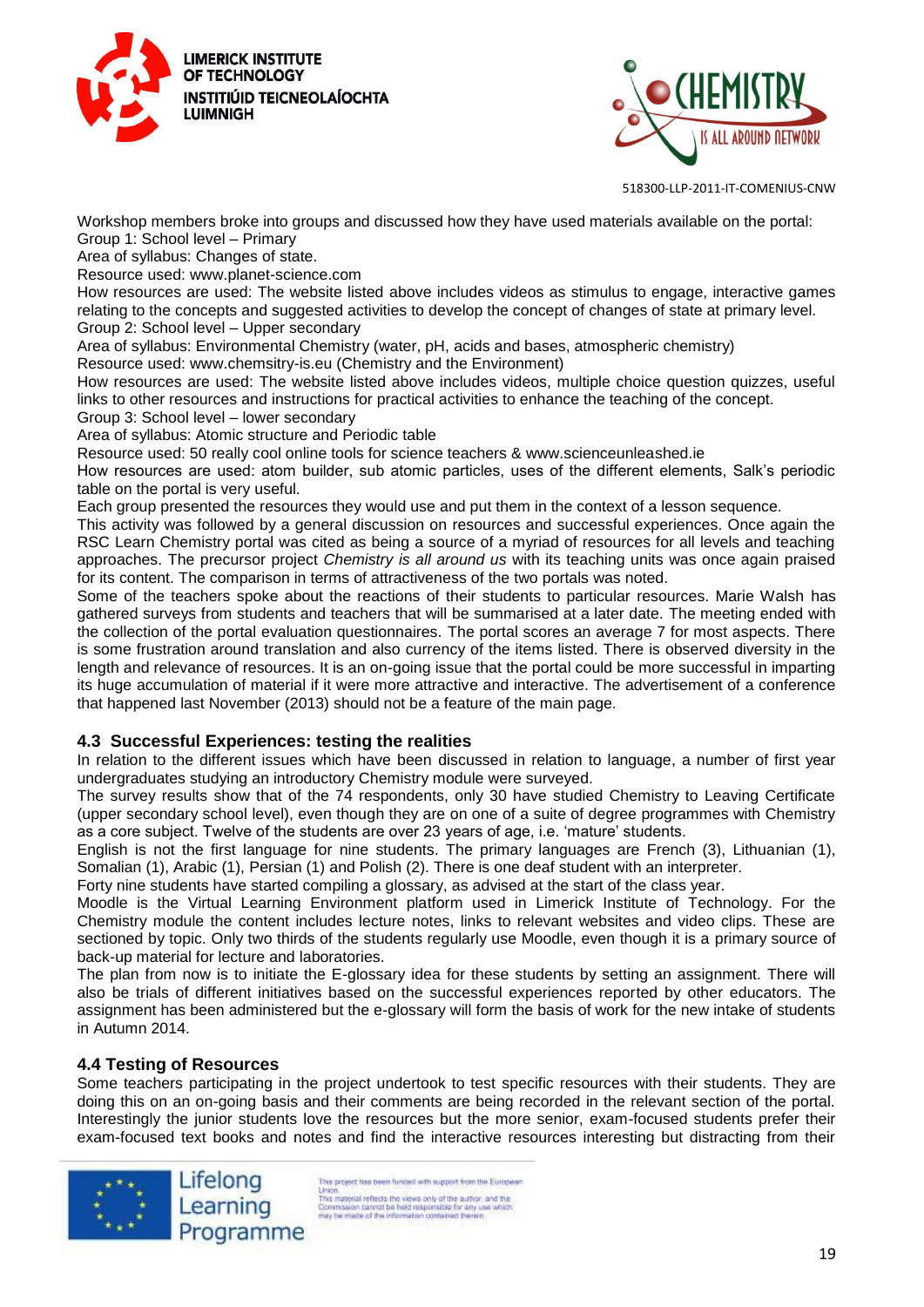



examination preparation. This is not necessarily a negative aspect, as it is the younger students we want to attract to Chemistry in the first place.

The testimonials of the teachers are informative:

*For the past two years I have used the resources available on the Chemistry Is All Around Us network portal. There are several elements to the portal that a teacher may find useful. First and foremost the teaching resource section; in this section of the portal you can use the search engine to find useful software, worksheets or websites to aid you when teaching a topic at a particular level. The search engine helps to narrow down the appropriate resources. Although it may take a little bit of time to look though them, you will always find something that will make learning more interactive and exciting.* 

*Personally, I use the teaching resource section of the portal almost every day when preparing classes or looking for new ways to teach a particular topic. The interactive resources are particularly useful, as ICT is now an integral part of the teaching and learning experience.* The match of the mairead Glynn

*I have found the Chemistry All Around Us Network an excellent project to be involved in, I am not teaching senior chemistry but I am involved in junior chemistry. I have found some of the interactive resources very useful in my junior classes – and my students loved them.*

*I have chosen to review the more biologically-slanted papers to review – and have found them imaginative and interesting. It is always very useful to see how other countries do things.*

*The variety of papers and resources is immense.*

*I have especially enjoyed the opportunity to meet with and discuss issues with other like-minded science teachers/experts – a very important element of life-long learning.*

*I feel I must mention that it is unfortunate that the translations of some papers do not do them the justice they deserve.* Rose Lawlor

*I feel there were two benefits in being involved with the European project. Firstly, I feel that I have learned many things from my colleagues in Ireland. We have discussed the Irish system and the difficulties in teaching certain aspects of the Chemistry course and I have tried many new techniques that have been suggested.Secondly I have been made aware that these difficulties are not unique to Ireland and the problems arise across Europe. I have been very interested in how others have tried to overcome these difficulties.*

Diane Condon

# **5. Conclusion**

Successful Experiences in Chemistry teaching and learning arise from: Understanding and managing difficulties with language; Understanding the skills levels of students; Placing Chemistry in a multidisciplinary context; Active learning and Inquiry-based strategies for teaching and learning; and technology used well can enhance the teaching and learning process. It is not possible to trial all of these modes at one time but a combination of these could be implemented to observe their impact on the learning experience of students. The intention of the author is to qualitatively measure the effects of some initiatives, in particular the Eglossary, on the learning outcomes of a group of Chemistry students. This will be reported in the context of the final phase of the Chemistry is All Around Us Network Project.

Meanwhile it is evident that children need to learn to appreciate Chemistry from the earliest stages of their education. While Chemistry is implicit in the primary science curriculum in Ireland it is not explicit. The word 'Chemistry' does not appear. When it does appear at secondary school level it fronts abstract ideas about the nature of matter and the elements and great efforts have to be made to endure that its relevance matches that of the more natural ideas of Biology and more intrinsically relevant Physics. If teachers do not have sufficient Subject Content Knowledge as well as Pedagogical Skills Training they are prone to misconceptions which they perpetuate in their teaching. A well trained teacher who is enthusiastic for the subject can make all the difference in attracting the student to the subject and imparting confidence in their understanding of complex and abstract ideas.

The database of resource collected in this project has given a foundation for teachers and their students to deepen and broaden their knowledge and appreciation of Chemistry and for that it is applauded.

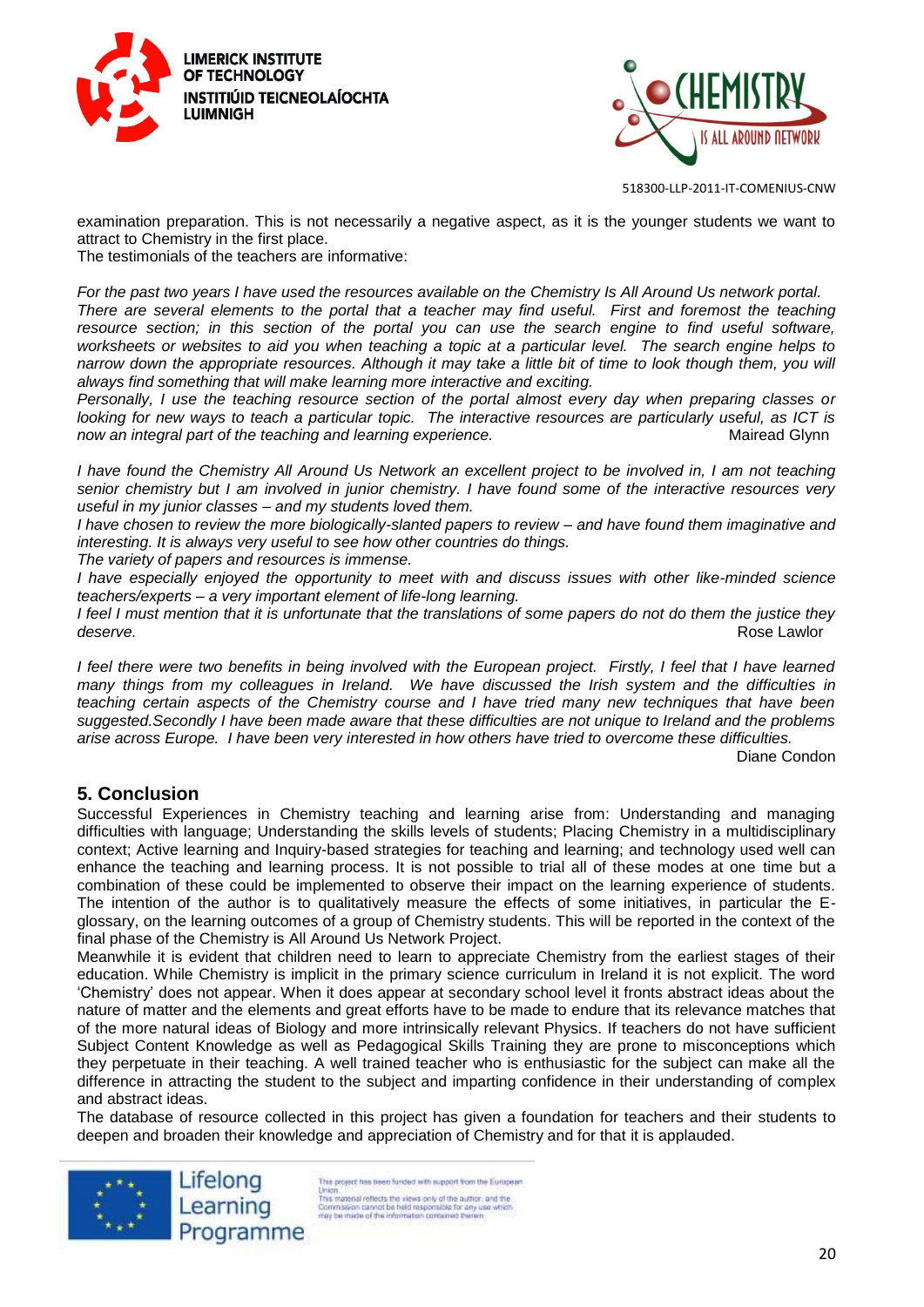



# **6. Bibliography and References**

- [1] [www.chemistryisnetwork.eu](http://www.chemistryisnetwork.eu/)
- [2] [www.discoverprimaryscience.ie](http://www.discoverprimaryscience.ie/)
- [3] [www.sfidiscover.ie](http://www.sfidiscover.ie/)
- [4] [www.lit.ie](http://www.lit.ie/)
- [5] [www.nce-mstl.ie](http://www.nce-mstl.ie/)
- [6] Liston, M. (2013). 'Concept Mapping. Linking scientific concepts together in the primary science classroom'. Intouch, 137 (September 2013). INTO (Irish National Teachers Association), pp.58-59.
- [7] Liston, M. (2012). 'Puppets in the Irish Primary Science Classroom Promoting Scientific Inquiry and Scientific Process Skills'. NCE-MSTL. Research and Resource Guide, 3 (5), NCE-MSTL.
- [8] www.teachingcouncil.ie and ] Subject specific criteria [http://www.teachingcouncil.ie/\\_fileupload/Registration/General\\_and\\_Special\\_Requirements\\_for\\_Degree\\_R](http://www.teachingcouncil.ie/_fileupload/Registration/General_and_Special_Requirements_for_Degree_Recognition_June2011%2053901607.pdf) [ecognition\\_June2011%2053901607.pdf](http://www.teachingcouncil.ie/_fileupload/Registration/General_and_Special_Requirements_for_Degree_Recognition_June2011%2053901607.pdf)
- [9] Chemistry Induction course<http://www.ista.ie/news/pdst-chemistry-induction-course>
- [10] Chemistry for Non-Specialists<http://www.rsc.org/Education/Teachers/CPD/ChemNonSpec/index.asp>
- [11[\]http://www.ul.ie/news-centre/events/8th-chemical-demonstrations-\\_amp\\_-chemical-magic-shows](http://www.ul.ie/news-centre/events/8th-chemical-demonstrations-_amp_-chemical-magic-shows-workshop-for-teacher)[workshop-for-teacher](http://www.ul.ie/news-centre/events/8th-chemical-demonstrations-_amp_-chemical-magic-shows-workshop-for-teacher)
- [12] www/ista.ie
- [13] http://www.rsc.org/learn-chemistry
- [14] Chemistry in Action! Magazine produced three times annually, subscription rates from [Peter.Childs@ul.ie](mailto:Peter.Childs@ul.ie)
- [15] ChemEd-Ireland annual conference one-day annually in October contact 2013 [Marie.Walsh@lit.ie](mailto:Marie.Walsh@lit.ie)
- [16] [www.instituteofchemistry.org](http://www.instituteofchemistry.org/)
- [17] www.phamachemicalireland.ie
- [18] http://www.oecd.org/pisa/
- [19] http://www.NationMaster.com/graph/edu\_sci\_lit-education-scientific-literacy
- [20] http://www.pdst.ie/node/3232
- [21] Higher Education Academy (2008) Review of the student learning experience in Chemistry, HEA Physical Sciences Centre, Hull
- [22] Rees,S., Bruce, M., Nolan, S. (2013) Can I Have a Word Please Strategies to Enhance Understanding of Subject Specific Language in Chemistry by International and Non-traditional Students, The Foundation Centre, Durham University, UK http://journals.heacademy.ac.uk/doi/pdf/10.11120/ndir.2013.00012
- [23] Kelly, O.C., Finlayson, O.E., (2010) Easing the transition from secondary school to higher education through recognition of the skills of our students
- http://journals.heacademy.ac.uk/doi/full/10.11120/ndir.2010.00060051
- [24] Undergraduate Skills Record (2005) Royal Society of Chemistry
- www.rsc.org/Education/HEstudents/usr/index.asp
- [25] McLoughlin, E., Finlayson, O. (2011) Engaging first year students through a multidisciplinary approach
- http://icep.ie/wp-content/uploads/2011/02/Engaging-first-year-science-students-through-a-multidisciplinaryapproach.pdf
- [26] Chemistry in Action! Issue 97 SALiS Special (2012)
- http://134.102.186.148/chemiedidaktik/salis\_zusatz/material\_pdf/special\_issue\_on\_chemistry\_in\_action.pdf
- [27] Bolte, C., Streller, S. (2012) Evaluating Students Active Learning in Science Courses in Chemistry in Action! Issue 97 SALIS Special
- [28] Streller, S. (2012) Experiencing Inquiry Learning in Chemistry in Action! Issue 97 SALiS Special
- [29] Seery, M.K., McDonnell, C. (eds) The application of technology to enhance chemistry education, Chemistry Education Research and Practice, 01 July 2013, Issue 3, pp 223 to 353
- http://pubs.rsc.org/en/content/articlepdf/2013/rp/c3rp90006a
- [30] Reeves T. C. and Reeves P. M., (2012), Designing online and blended learning, in Hunt L. and Chalmers D. (ed.), University Teaching in Focus: A Learning-centred Approach, Oxford: Routledge.



is project has been funded with support from the European Union<br>
This may enter the class only of the author: and the<br>
This may enter the views only of the author: and the<br>
Commission cannot be held responsible for any use which<br>
may be made of the information contained therein